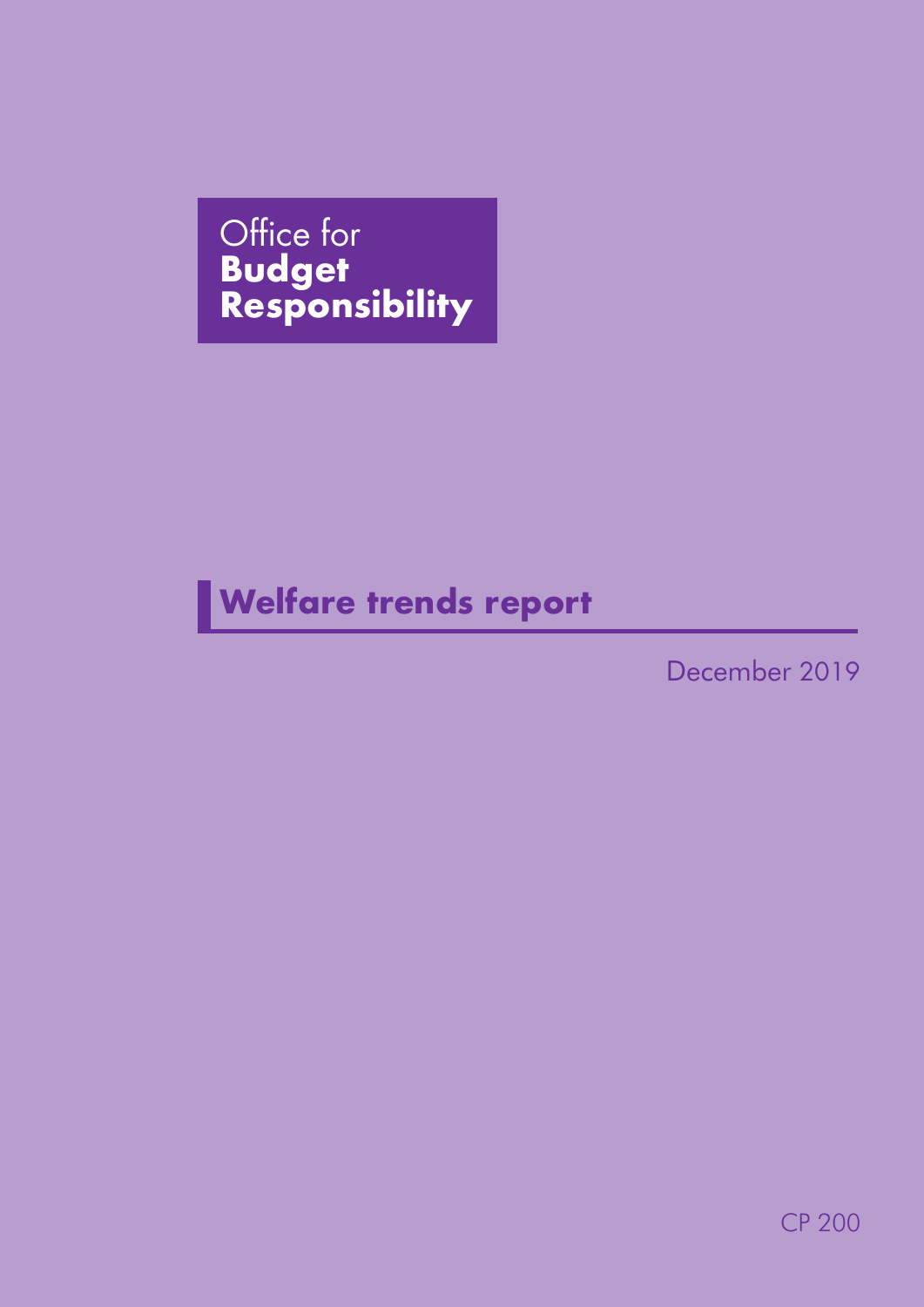

# Office for Budget Responsibility: Welfare trends report

## Presented to Parliament by the Exchequer Secretary to the Treasury by Command of Her Majesty

December 2019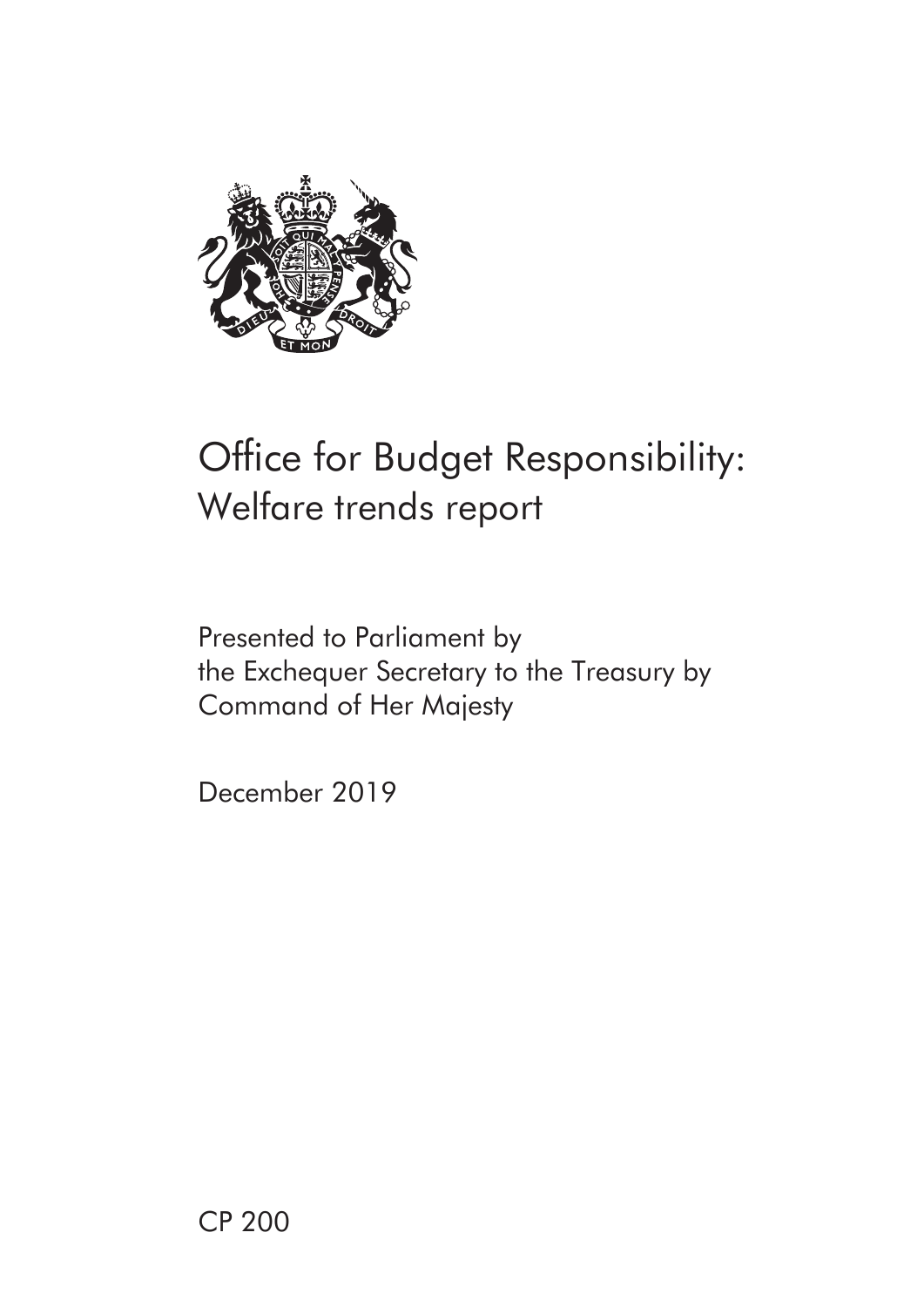

#### © Crown copyright 2019

This publication is licensed under the terms of the Open Government Licence v3.0 except where otherwise stated. To view this licence, [visit nationalarchives.gov.uk/doc/open-government-licence/versio](http://nationalarchives.gov.uk/doc/open-government-licence/version/3)[n/3 or w](mailto:psi%40nationalarchives.gsi.gov.uk?subject=)rite to the Information Policy Team, The National Archives, Kew, London TW9 4DU, or email: psi@nationalarchives.gsi.gov.uk.

Where we have identified any third party copyright information you will need to obtain permission from the copyright holders concerned.

This publication is available at [www.gov.uk/government/publications](http://www.gov.uk/government/publications) 

Any enquiries regarding this publication should be sent to us at [obr.enquiries@obr.u](mailto:obr.enquiries%40obr.uk?subject=)k

ISBN 978-1-5286-1697-3

CCS1219670754 12/19

Printed on paper containing 75% recycled fibre content minimum

Printed in the UK by the APS Group on behalf of the Controller of Her Majesty's Stationery Office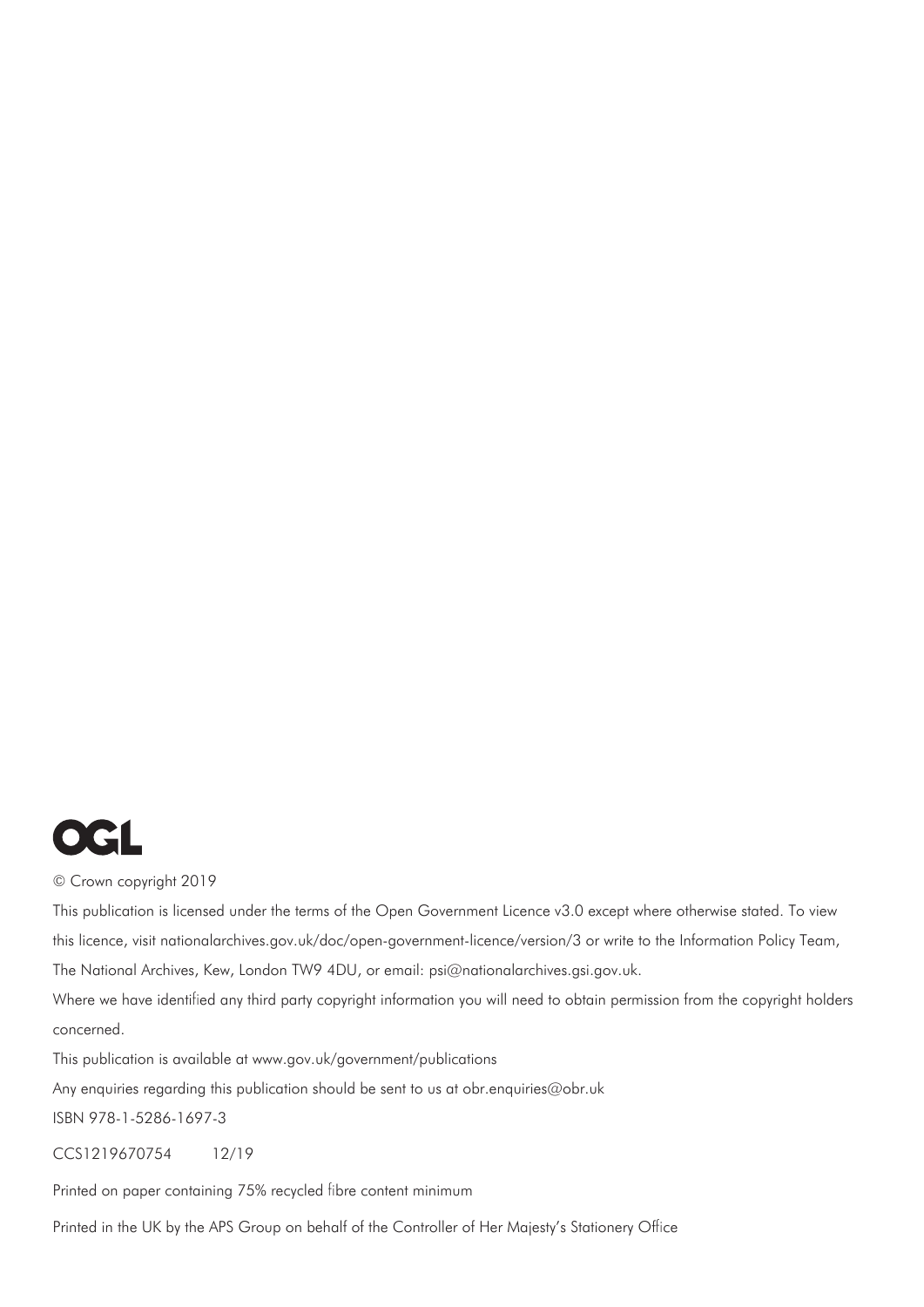## **Contents**

| Chapter 1 |                                                              |
|-----------|--------------------------------------------------------------|
|           |                                                              |
|           |                                                              |
| Chapter 2 |                                                              |
|           |                                                              |
|           |                                                              |
|           | Comparing our July 2015 forecast with outturn in 2018-19  21 |
|           |                                                              |
|           |                                                              |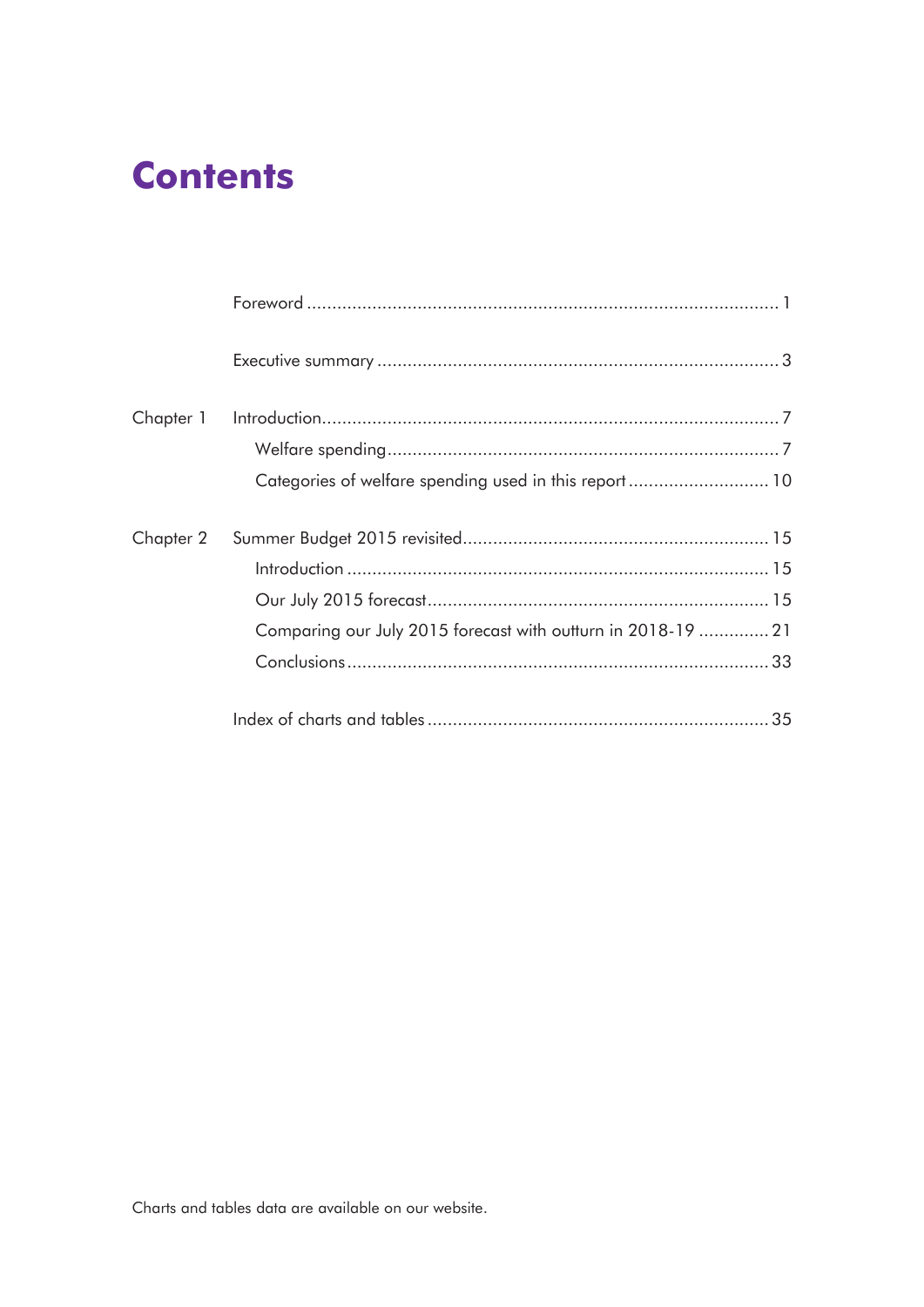## <span id="page-4-0"></span>**Foreword**

 the welfare cap and to "*prepare and publish information on the trends in and drivers of welfare*  included these requirements in the October 2015 edition of the *Charter for Budget Responsibility*. The Office for Budget Responsibility (OBR) was created in 2010 to provide independent and authoritative analysis of the UK's public finances. In December 2013, the Government asked the OBR to take on additional responsibilities in relation to its newly announced cap on a subset of welfare spending. This request was in two parts: to assess the Government's performance against *spending within the cap*", so as to facilitate open and constructive debate. Parliament formally

 We have explored several issues in our successive *Welfare trends reports (WTR)*, ranging from a broad historical sweep in our first report to international comparisons in our second to deeper analyses of universal credit and disability benefits in our most recent two reports. This year has been unusual in terms of our forecasting and other analytical work, with considerable time devoted to preparing forecasts for a 6 November Budget that was eventually cancelled. We have therefore prepared a shorter *WTR* that focuses on a single question: how and why did welfare spending evolve differently to the forecasts we prepared in July 2015 alongside the then Conservative Government's post-election 'Summer Budget' – in which it announced large cuts to welfare spending.

The analysis in this report represents the collective view of the OBR's Budget Responsibility Committee. We take full responsibility for the judgements that underpin it and for the conclusions we have reached. We have, of course, been supported in this by the full-time staff of the OBR, to whom we are enormously grateful. We are also grateful to officials in the Department of Work and Pensions and HM Revenue and Customs that have provided their help and expertise.

As with all our reports, the *WTR* remains a work-in-progress. We have refined and modified our other reports in response to feedback from users and we would be very keen to hear suggestions on the scope and format of this report.

We provided the Chancellor with a final copy of the report 24 hours in advance of publication.

Best Otto

The Budget Responsibility Committee

Robert Chote **Sir Charles Bean** Andy King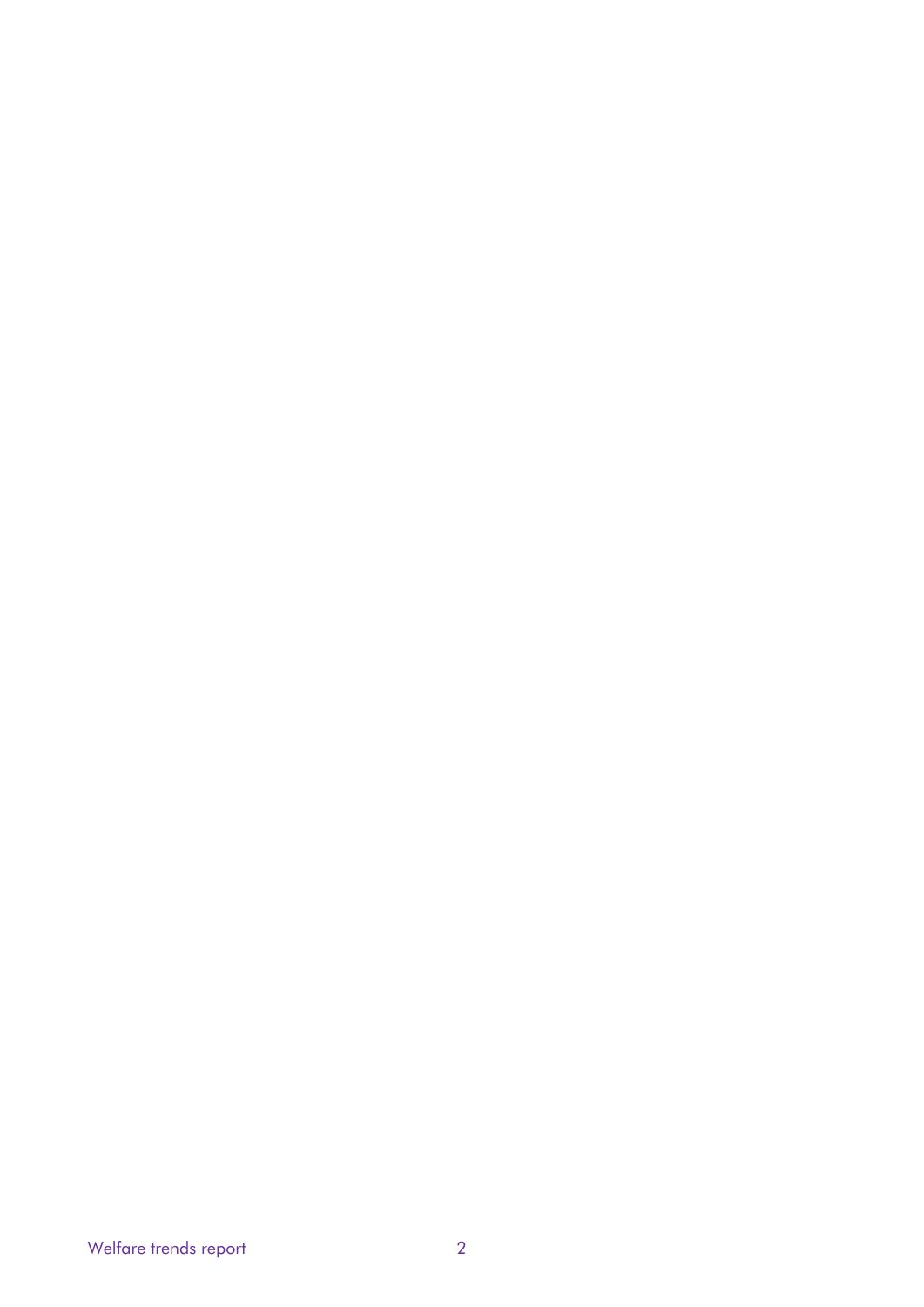## <span id="page-6-0"></span>**Executive summary**

## **Overview**

- significant money-saving measures. Our previous two *Welfare trends reports (WTR)* have 1 Over the past decade, the welfare system has been subject to both major reform and to looked in depth at two areas of continuing reform – universal credit and disability benefits. In this report we look back at Summer Budget 2015, when the incoming Conservative Government announced cuts to welfare spending that were intended to save £12 billion in 2019-20 – meeting a manifesto commitment, albeit two years later than originally stated.
- 2 Viewed from the perspective of our July 2015 forecast performance, welfare spending in 2018-19 exceeded our forecast by £3.5 billion (1.6 per cent). This overshoot was more than explained by two factors: the failure of reforms to disability benefits to save money (as we described in this January's *WTR*); and a series of policy reversals, delays and concessions that either removed entirely or tempered some of the Summer Budget cuts.
- 3 Viewed from the perspective of the Summer Budget measures, with the benefit of hindsight regarding subsequent changes to the policies themselves and other factors influencing welfare spending, the Summer Budget package will have saved significantly less than £12 billion in 2019-20. In part this reflects trends in tax credits spending that meant there was less spending to be cut, but more important were the subsequent changes to the policies themselves. The scale of the planned cuts – particularly those that generated cash losers from one year to the next – proved greater than was politically deliverable.

## **Summer Budget 2015 revisited**

#### How did our July 2015 forecast for 2018-19 perform?

- 4 In July 2015, we predicted welfare spending would stand at £219.4 billion in 2018-19. That included the £9.7 billion of savings in that year associated with policy measures announced in the Summer Budget – £8.9 billion of which related to universal credit and the six benefits and tax credits that it is replacing. In fact, £222.9 billion was spent in 2018-19.
- 5 Chart 1 summarises the sources of this £3.5 billion overshoot. On the upside:
	- Disability benefits spending exceeded our forecast by  $£4.0$  billion, with almost all the difference related to the rollout of PIP, which failed to save the sums assumed at the time – indeed, our January 2019 *WTR* suggested that it raised spending materially.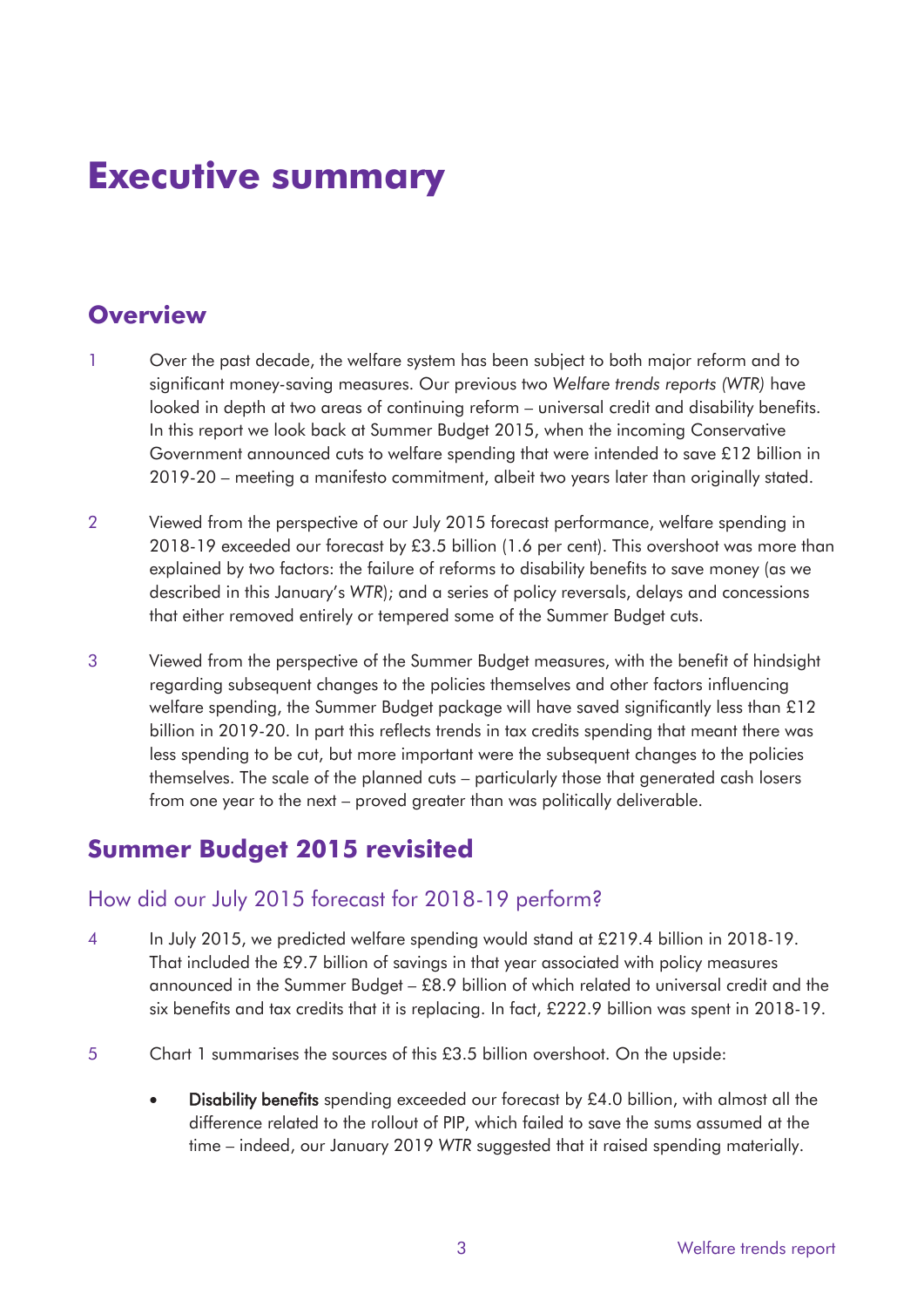- <span id="page-7-0"></span> added £2.4 billion to spending. The largest effect came from dropping the planned • Policy reversals, delays and concessions related to the Summer Budget cuts, plus other subsequent policy measures affected UC and its predecessor benefits and tax credits, cuts to the tax credits income threshold and taper before they were implemented.
- Lower earnings growth (other things equal) raised spending on UC and its predecessors, while higher inflation raised spending on disability benefits.
- 6 The main factors partly offsetting these upside surprises were:
	- Modelling assumptions related to UC and its predecessors were a significant source of overestimate. In particular, income growth among the tax credits population exceeded our assumptions, leading to more tapering of awards and to lower spending.
	- Lower earnings growth reduced the cost of triple lock uprating the state pension.
	- Higher mortality resulted in fewer-than-expected claimants of the state pension and other pensioner benefits.



#### Chart 1: Why did welfare spending in 2018-19 exceed our July 2015 forecast?

Source: OBR

#### Did the Summer Budget measures save £12 billion in 2019-20?

In Summer Budget 2015, the Government announced welfare spending measures that were expected to cut £12.2 billion from spending in 2019-20. Adding the modest knock-on effects to welfare spending from other Budget measures took that to £12.5 billion. 7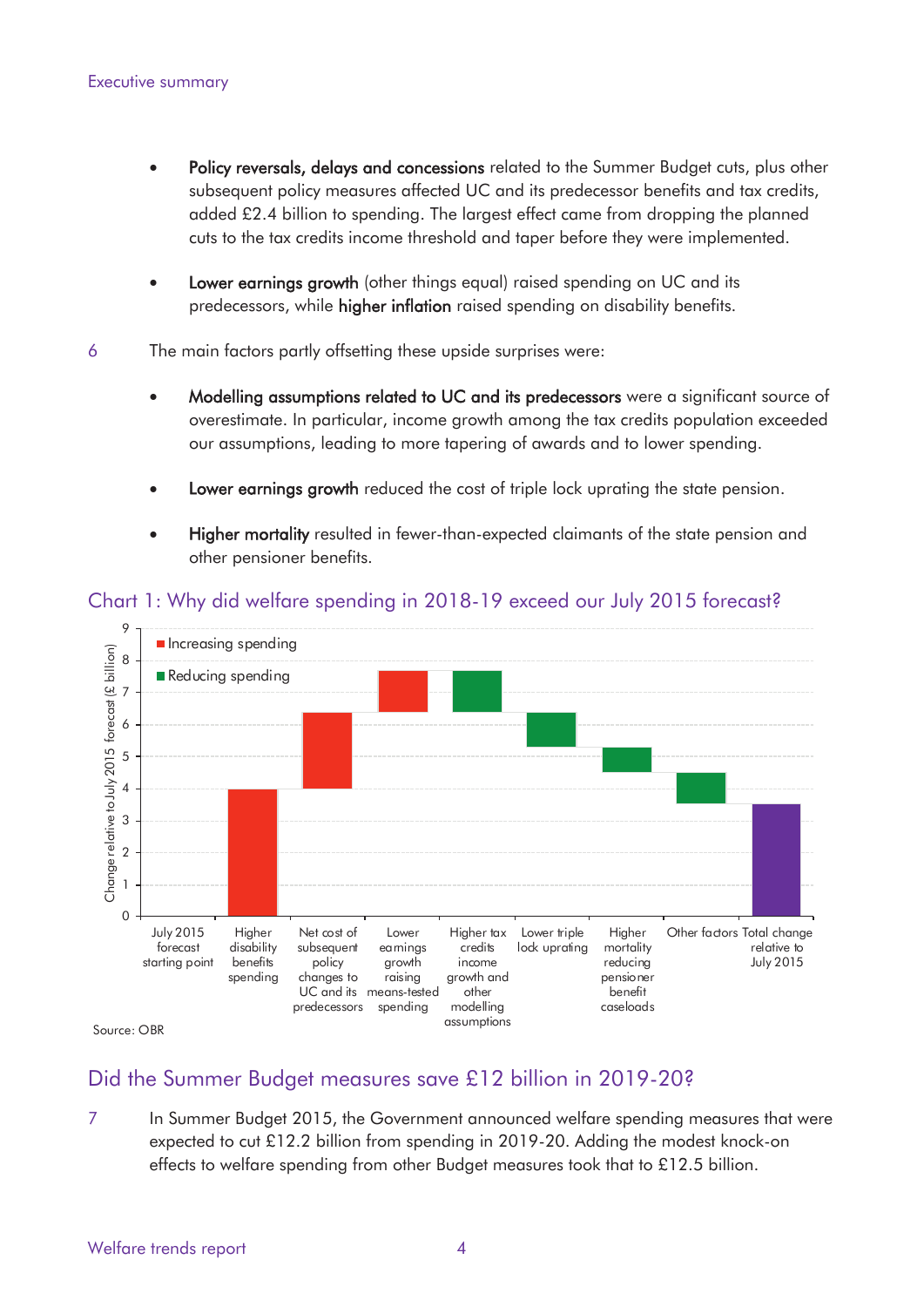- <span id="page-8-0"></span>8 A full recosting of these measures would be a large undertaking, but we can get a feel for whether the package saved £12 billion or not via a simpler updating of key assumptions. Table 1 reports the results of that exercise. It suggests that the measures saved £4.0 billion less than expected in 2019-20 – with the shortfall reasonably stable across the period.
- 9 The largest single contributor to the shortfall was the reversal of the cuts to tax credits that were due to kick in immediately in 2016-17. Cutting income thresholds and increasing the rate at which awards are tapered with incomes was due to save £4.4 billion. It would have generated year-on-year income losses of several thousand pounds for large numbers of families on tax credits. The ensuing outcry prompted the Government to drop the measure.
- 10 Other subsequent changes to measures were less costly, but tended to raise spending. The largest of these were measures that increased the generosity of UC relative to the Summer Budget policy settings – notably changing the taper rate in Autumn Statement 2016 and the work allowances in Budget 2018. Again, the impetus for these decisions built as the number of families facing cash losses as they moved onto UC from the legacy system increased.

|                                                                                                             |        |        | £ billion                               |         |         |
|-------------------------------------------------------------------------------------------------------------|--------|--------|-----------------------------------------|---------|---------|
|                                                                                                             |        |        | 2016-17 2017-18 2018-19 2019-20 2020-21 |         |         |
| Original scorecard                                                                                          |        |        |                                         |         |         |
| Uprating: freeze working-age benefits, tax credits and Local<br>Housing Allowances for 4 years from 2016-17 | $-0.1$ | $-0.9$ | $-2.3$                                  | $-3.9$  | $-4.0$  |
| Reduce income thresholds in tax credits and work allowances in<br>UC                                        | $-2.9$ | $-3.1$ | $-3.2$                                  | $-3.3$  | $-3.4$  |
| Increase tax credits taper rate to 48%                                                                      | $-1.5$ | $-1.0$ | $-0.6$                                  | $-0.3$  | $-0.2$  |
| Other measures affecting welfare spending                                                                   | $-1.1$ | $-1.9$ | $-3.6$                                  | $-4.9$  | $-5.7$  |
| Total                                                                                                       | $-5.6$ | $-6.9$ | $-9.7$                                  | $-12.5$ | $-13.3$ |
| <b>Revised costing</b>                                                                                      |        |        |                                         |         |         |
| Uprating: freeze working-age benefits, tax credits and Local<br>Housing Allowances for 4 years from 2016-17 | $-0.1$ | $-0.9$ | $-2.5$                                  | $-4.1$  | $-4.3$  |
| Reduce income thresholds in tax credits and work allowances in<br>UC                                        | $-0.1$ | $-0.1$ | $-0.1$                                  | 0.2     | 0.3     |
| Increase tax credits taper rate to 48%                                                                      | 0.0    | 0.0    | 0.0                                     | 0.0     | 0.0     |
| Other measures affecting welfare spending                                                                   | $-1.1$ | $-1.9$ | $-3.4$                                  | $-4.5$  | $-5.1$  |
| Total                                                                                                       | $-1.2$ | $-2.9$ | $-6.0$                                  | $-8.4$  | $-9.1$  |
| <b>Difference</b>                                                                                           |        |        |                                         |         |         |
| Uprating: freeze working-age benefits, tax credits and Local<br>Housing Allowances for 4 years from 2016-17 | 0.0    | 0.1    | $-0.2$                                  | $-0.3$  | $-0.3$  |
| Reduce income thresholds in tax credits and work allowances in<br><b>UC</b>                                 | 2.8    | 3.0    | 3.1                                     | 3.5     | 3.7     |
| Increase tax credits taper rate to 48%                                                                      | 1.5    | 1.0    | 0.6                                     | 0.3     | 0.2     |
| Other measures affecting welfare spending                                                                   | 0.1    | $-0.1$ | 0.2                                     | 0.4     | 0.6     |
| Total                                                                                                       | 4.4    | 4.0    | 3.7                                     | 4.0     | 4.3     |
|                                                                                                             |        |        |                                         |         |         |

### Table 1: Recosting the Summer Budget 2015 welfare package

11 The cash freeze on most working-age benefits and child benefit did not save much more than expected despite cumulative inflation over the period being materially higher than expected. While this increased the cuts in recipients' real incomes relative to what was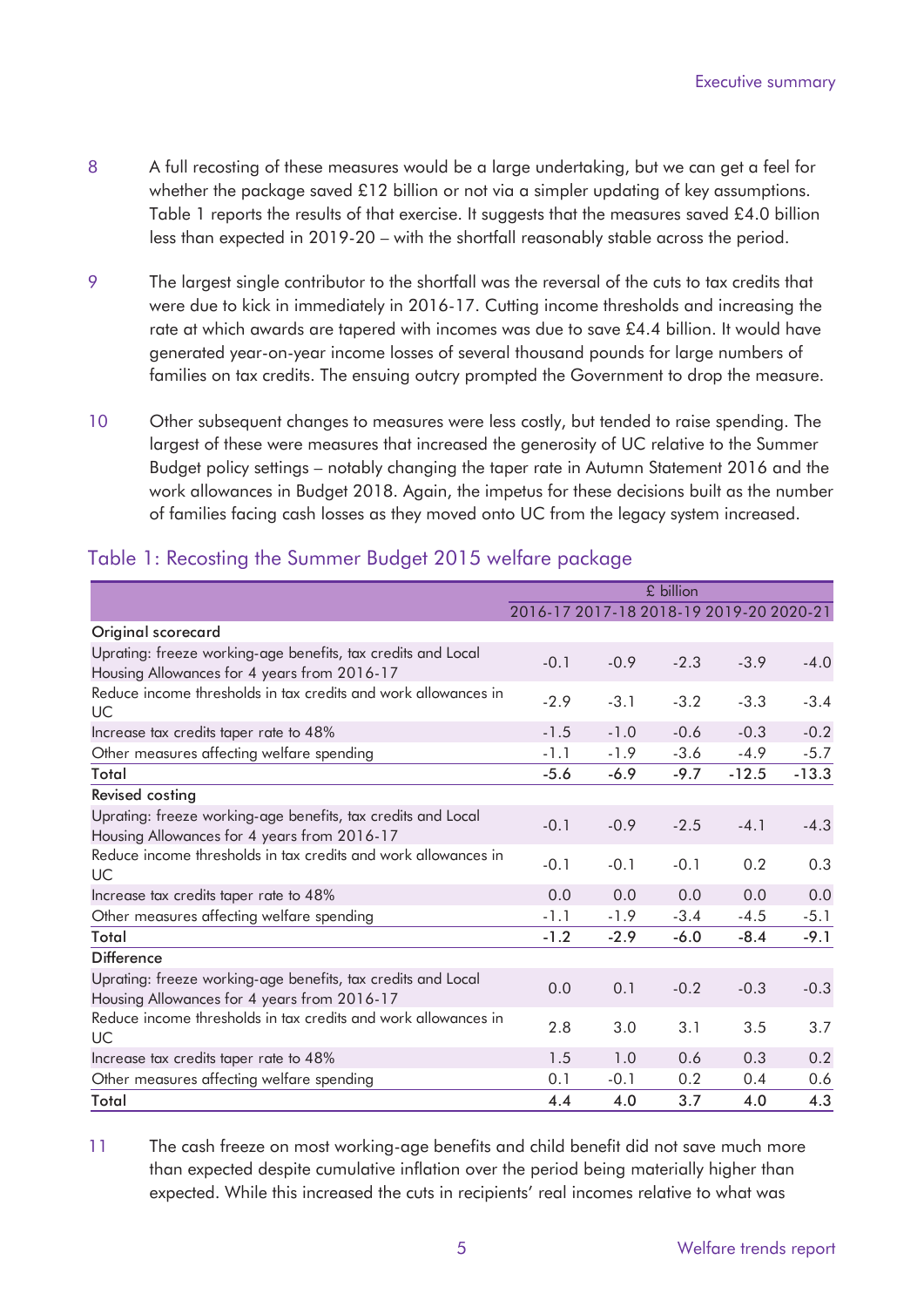expected in July 2015, the effect of this on the overall saving was tempered by other factors reducing the numbers affected relative to the July 2015 pre-measures baseline – in particular the higher-than-expected income growth among tax credits cases.

### **Conclusions**

- 12 Looking back at our July 2015 welfare spending forecast and the package of cuts announced in Summer Budget 2015, several conclusions can be drawn:
	- As discussed at length in our January 2019 *WTR*, the savings associated with reform of disability benefits for working-age claims did not materialise. We highlighted several lessons from this experience in that *WTR*, which help guide our scrutiny of new policies.
	- between forecast assumptions and outturns can generate large differences in spending • The scale of spending on the state pension means that even modest differences – in this instance, the modest shortfalls in earnings growth relative to our forecast and in the size of the pension-age population relative to the ONS projections we used.
	- The Summer Budget cuts have saved less than intended. The shortfall is dominated by various policy reversals, delays and concessions related to cuts to tax credits and UC.
	- Echoing the conclusions of our 2016 *WTR*, which looked at all post-2010 welfare spending measures, the most reliable sources of cuts were those that squeezed average awards – notably the uprating freeze, which by 2019-20 will have cut the real value of the affected benefit rates by 6.1 per cent (versus the 4.6 per cent planned).
	- losses as opposed to seeing their spending power squeezed by real-terms cuts. • The measures that were reversed, delayed or watered down were typically those that generated cash losers from one year to the next – most obviously the 2016-17 tax credits cuts that were dropped, but also some of those affecting housing benefit and UC. This points to the greater political salience of families experiencing actual cash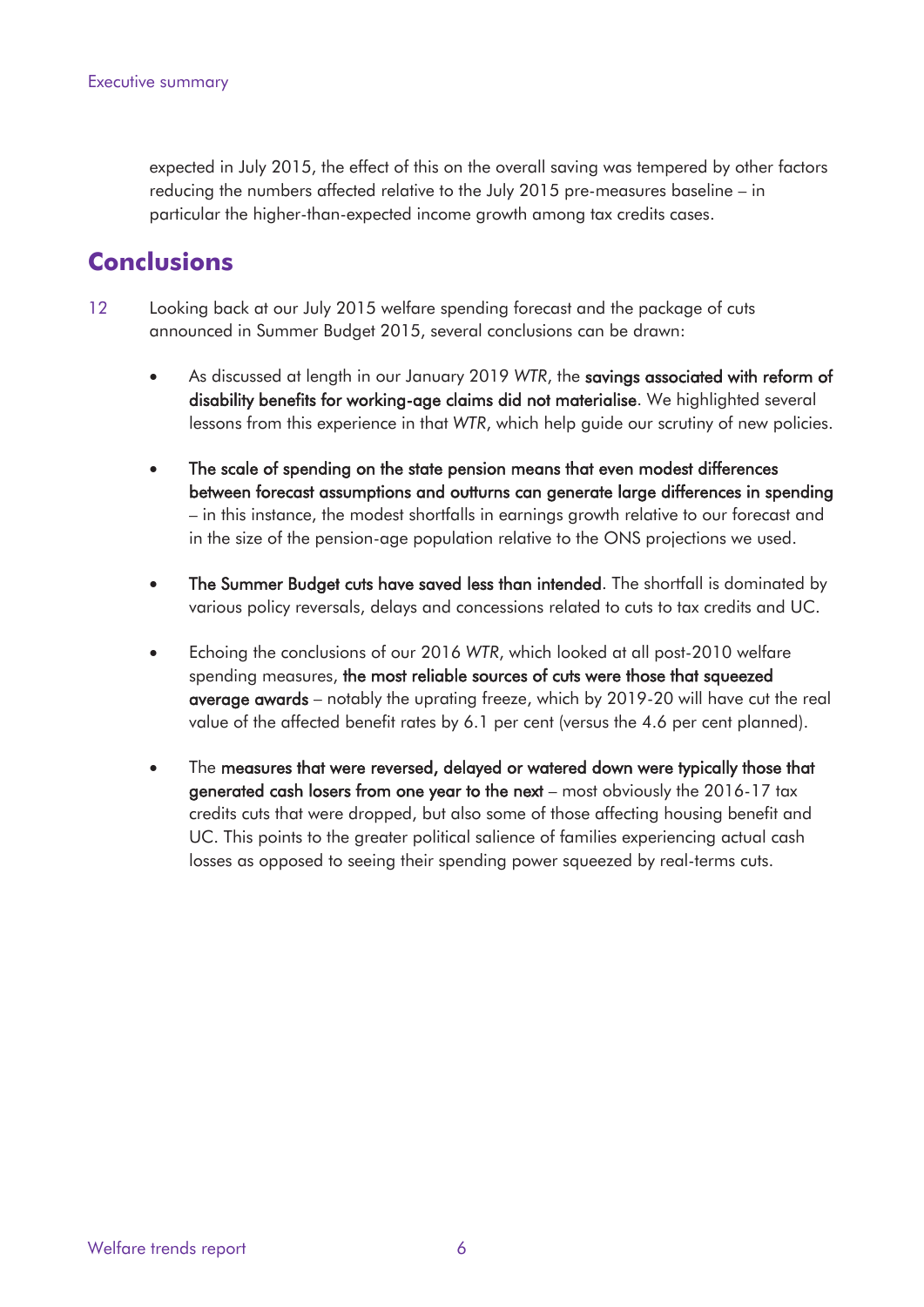# **1 Introduction**

- for people of all ages. Our *Welfare trends reports (WTRs)* focus on benefits and tax credits, 1.1 'Welfare spending' means different things to different people. At its broadest, it could cover any public spending that plays a part in the provision of the welfare state – including health, social care, education and social housing, as well as social security benefits and tax credits which transfer cash from some parts of the population to others who are eligible.
- 1.2 In this year's report we focus on how outturn welfare spending in 2018-19 differed from our July 2015 forecast, which included the large package of welfare cuts announced in Summer Budget 2015 by the then new Conservative Government. In this chapter we introduce the metrics and methodological approach that we use to analyse the evolution of welfare spending over time. We then describe how we have categorised different benefits and tax credits in order to analyse the performance of our July 2015 forecast relative to outturn.

## **Welfare spending**

#### How we measure welfare spending

- 1.3 Our *WTRs* focus on those elements of benefit and tax credit spending that are financed by central government as part of what the Treasury calls 'annually managed expenditure' (AME). Most are administered by three central government organisations:
	- the Department for Work and Pensions (DWP) for most benefits in Great Britain;
	- HM Revenue and Customs (HMRC) for the personal tax credits, child benefit and taxfree childcare systems across the United Kingdom; and
	- the Department for Communities for most benefits in Northern Ireland.
- 1.4 In addition, under the terms of the fiscal framework agreed between the UK and Scottish Governments, responsibility for some benefits paid to people resident in Scotland is being transferred to the Scottish Government. Carer's allowance is the largest to be transferred to date, with several disability benefits due to be devolved from April 2020.
- 1.5 Housing benefit and local council tax support are administered by local authorities. Most of the cost of housing benefit in Great Britain is met by DWP.
- 1.6 Due to the administrative separation of the benefits system between Great Britain and Northern Ireland, we tend to focus on Great Britain for DWP-administered spending, while HMRC-administered spending is considered on a UK-wide basis.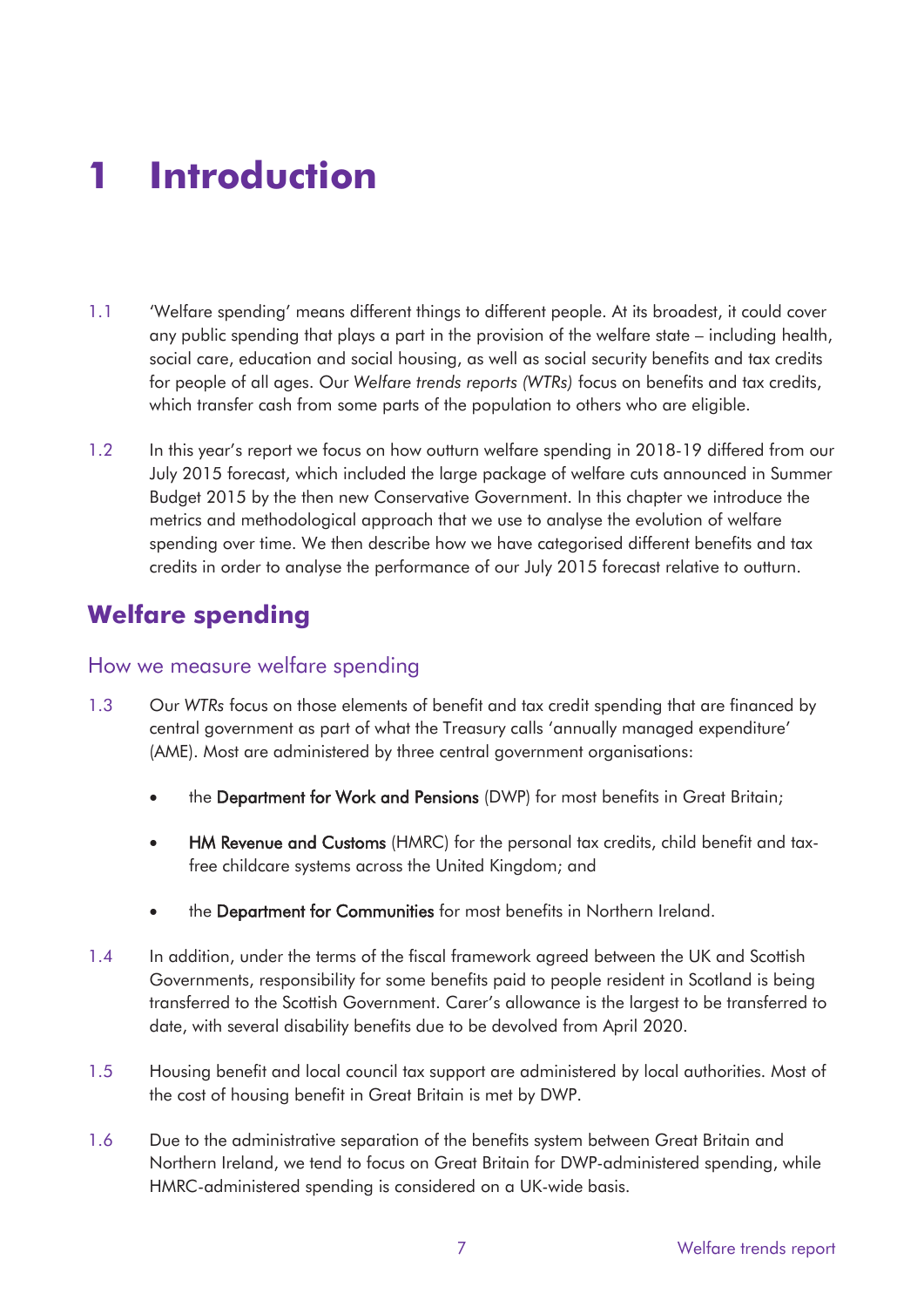#### <span id="page-11-0"></span>Introduction

1.7 Figure 1.1 shows how the definition of welfare spending used in this report relates to total public spending and to other possible definitions of welfare spending. It shows that AME spending on social security and tax credits accounted for 28 per cent of the £810 billion of total public spending in 2018-19 and 44 per cent of a broader definition of spending on the 'welfare state'. The Government's 'welfare cap' applies to 54 per cent of welfare spending as defined here and 15 per cent of total public spending.



#### Figure 1.1: UK welfare spending in context (2018-19)

1.8 In describing how welfare spending evolves over time, different metrics are appropriate for different purposes. The three we use most often are:

- Spending in cash or nominal terms: this is simply the cash amount spent in a given period. But without putting the cash amount into context – by asking what recipients could buy with it or how much national income is available to fund it – interpreting changes in cash spending is difficult, particularly over longer time periods.
- Spending in real terms: trends in cash spending can be adjusted for whole economy or consumer price inflation. This gives a sense of the volume of goods and services that could be purchased with that spending in the hands of the recipients.
- Spending as a share of national income: trends in cash spending can be related to the cash value of the economic activity that can be taxed to finance it. This is the metric most relevant when considering the sustainability of the public finances.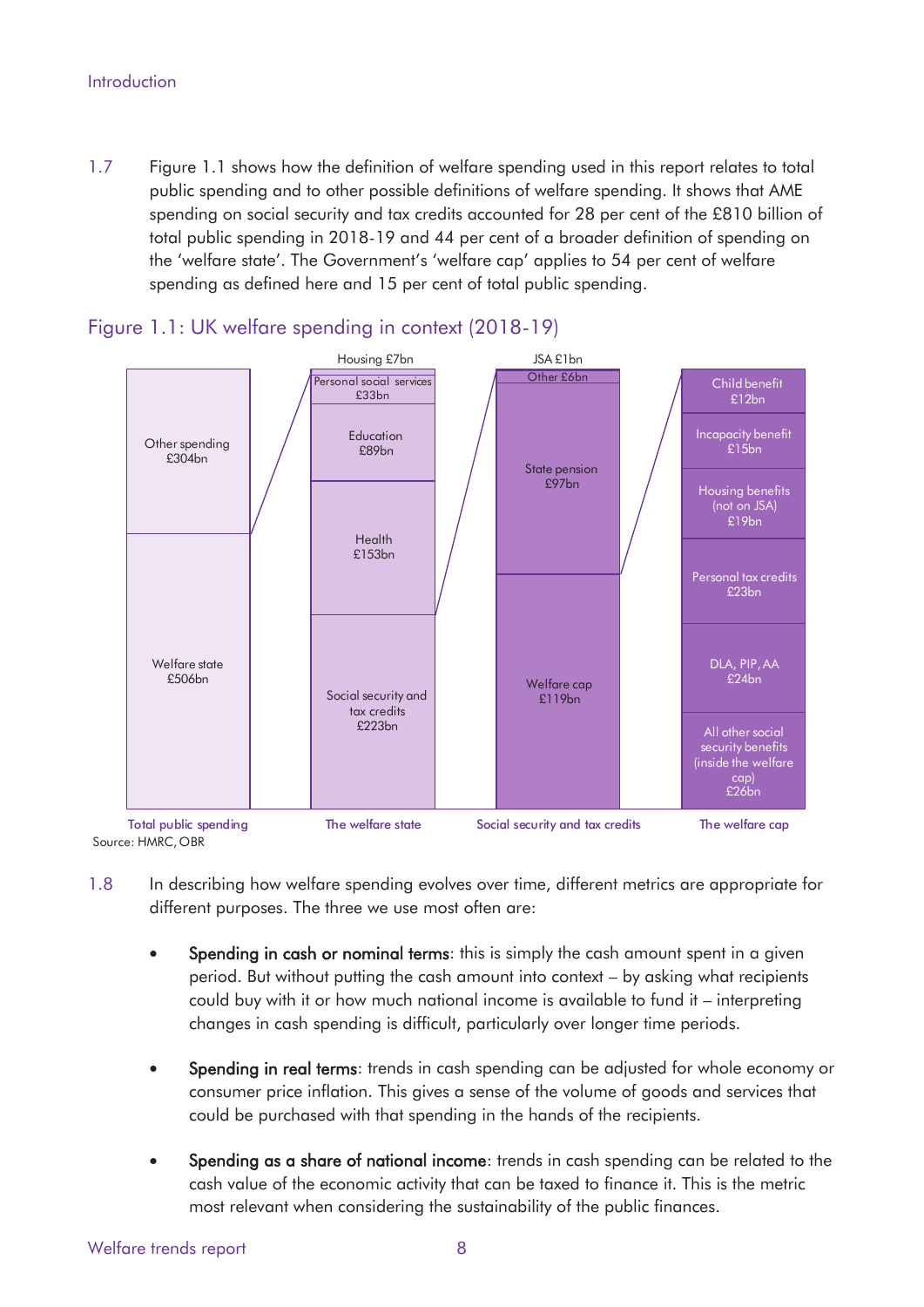1.9 Other metrics include welfare spending as a share of total public spending (illustrating the trade-offs with other priorities within a given spending envelope), relative to revenues (a more direct comparison with the resources available to finance it) or in per capita terms (allowing it to be related more directly to individual incomes or living standards).

#### How we analyse trends in welfare spending

- 1.10 Trends in welfare spending reflect many different drivers. We split these into:
	- those that affect the number of recipients the caseload; and
	- those that affect the amount paid to each the average award.
- 1.11 Total spending on each benefit and the average caseload through each year are derived from administrative data, with the average award calculated from the two. This average award is not necessarily the same as the statutory rate or rates for a given benefit, as it will usually depend on the composition of the caseload.
- 1.12 Changes in caseload can be affected by:
	- Changes in the population eligible for a benefit, due to demographic or economic factors – such as the rising number of people above the state pension age or changes in the number of people with disabilities or long-term health conditions.
	- The proportion of those eligible who take up their entitlement this could be affected by knowledge of the entitlement, by conditions placed on receiving it, by the hassle involved in claiming or by perceived stigma that deter people from making a claim.
	- Changes in income that affect entitlement especially earnings and changes in housing costs in means-tested benefits.
	- Policy changes that alter eligibility criteria such as raising the state pension age or revising the parameters that guide assessment decisions for new or existing claims.
- 1.13 Changes in average awards can be affected by:
	- Statutory (or default) uprating of benefits and the economic factors that affect the measures by which they are uprated each year. For example, where rates are linked to prices, they would be affected if exchange rate or oil price movements led to higher or lower inflation or if the Government changed the measure used (as the Coalition Government announced in 2010, moving from the RPI to CPI measure of inflation).
	- Policy choices to uprate benefits by a discretionary amount instead of the default setting. This was the case for most working-age welfare spending between 2013-14 and 2019-20, thanks first to the 1 per cent a year uprating policy announced by the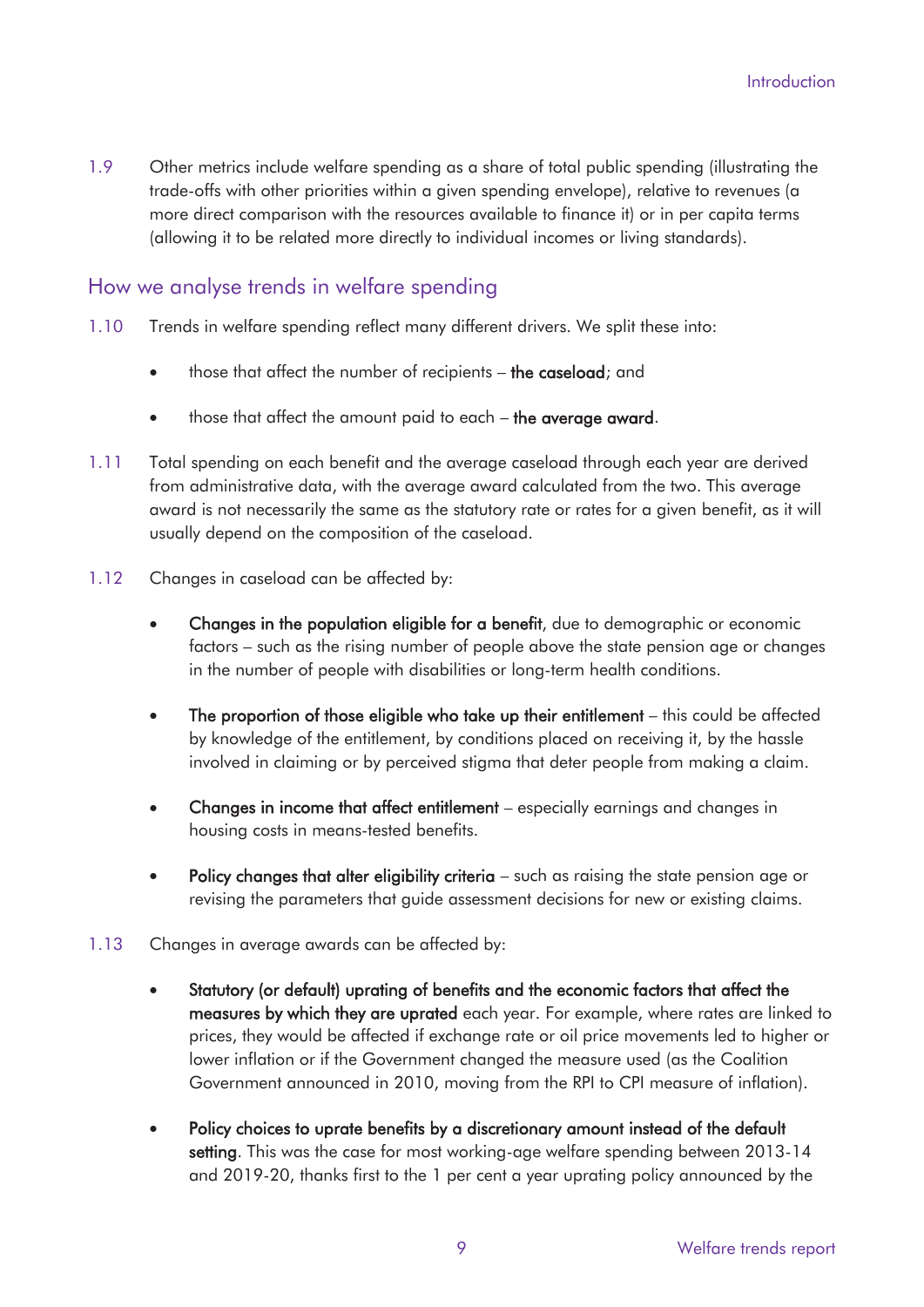<span id="page-13-0"></span>Coalition in Autumn Statement 2012, which was followed by the four-year cash freeze announced by the new Conservative Government in Summer Budget 2015.

• Changes in the composition of the caseload. When different groups receive different amounts, such changes can alter the average award even when the overall caseload is stable. For example, a lower rate of employment and support allowance (ESA) is paid to those deemed to be in the 'work-related activity group' and a higher one to those deemed to be in the 'support group', so a shift towards one or other of these groups will affect the average award across the aggregate ESA caseload.

## **Categories of welfare spending used in this report**

- 1.14 Welfare spending provides support to many different groups and with many different issues, so one challenge faced when analysing trends in welfare spending is how best to group the various types of spending to tell a meaningful story. No approach is perfect. For example:
	- In our first *WTR* we used categories that had previously been used by the Institute for Fiscal Studies in its own analysis of welfare spending.<sup>1</sup> These included groups based on recipients' characteristics – e.g. pensioners – and on the nature of the support provided – e.g. for housing costs. Choices needed to be made where spending could reasonably fall under more than one heading – e.g. housing benefit paid to pensioners (which was grouped with other housing benefit under the housing costs heading) or attendance allowance (which was grouped with pensioner benefits, but could have been grouped with those supporting people with ill-health or disabilities).
	- In our *Economic and fiscal outlook* publications we group benefits under just two headings, depending on whether or not they are subject to the Government's welfare cap. This facilitates our assessment of performance against the cap, but the two groups are subject to varying influences and spending on universal credit and housing benefit is split between the two groups depending on claimants' circumstances.
- 1.15 In Chapter 2 we have grouped spending under different headings again, in this case to facilitate our assessment of how spending in outturn has differed from our July 2015 forecast. We have chosen five headings for this purpose:
	- characteristics: spending growth is heavily influenced by the ageing population and State pension and other pensioner benefits: this is dominated by the state pension, but also includes pension credit, the winter fuel allowance and housing benefit paid to pensioners. In terms of the analysis in Chapter 2, these items share two important changes in the state pension age; and, except for housing benefit, their generosity was unaffected by the Summer Budget measures.
	- Universal credit and its legacy predecessors: this groups together the main meanstested forms of support for working-age families, which in the legacy system are

 1 See Institute for Fiscal Studies, *A survey of the UK Benefit System*, IFS Briefing Note BN13, November 2016 and previous editions.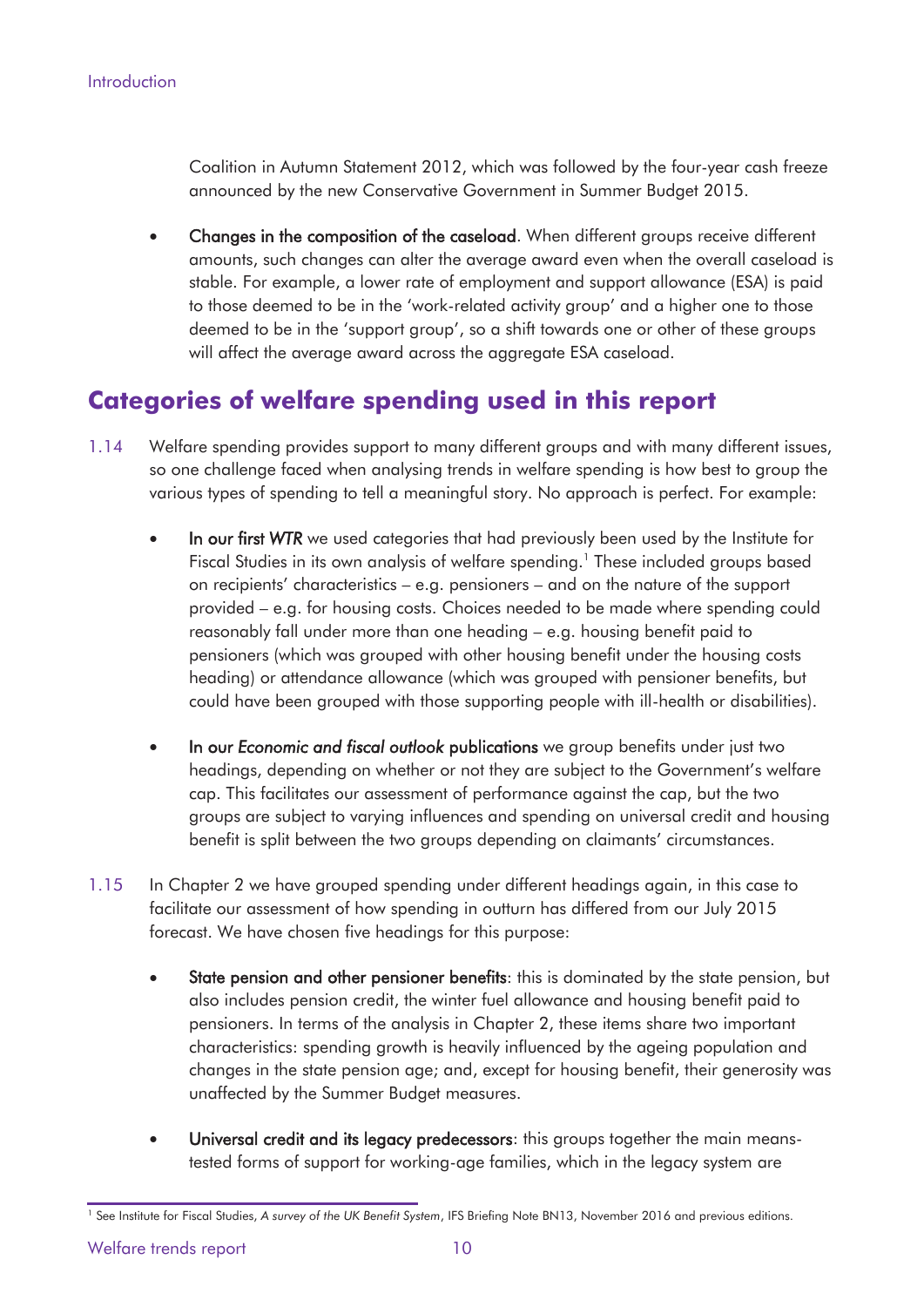provided via jobseeker's allowance, employment and support allowance, child and working tax credits, income support and housing benefit. These bore the brunt of the Summer Budget cuts, both in terms of reduced generosity and reduced eligibility. It is hard to analyse outturn against forecast, benefit by benefit, because of methodological and real-world complexities generated by the rollout of universal credit – to which we devoted our January 2018 *WTR* – so we consider them together in Chapter 2.

- **Disability benefits:** we group spending on disability living allowance, personal independence payment and attendance allowance under this heading. This part of the benefits system has also been the subject of major reform in recent years, with spending having come in substantially higher than initial estimates of the effect of those reforms assumed – as we discussed in our January 2019 *WTR*. Spending is largely driven by changes in the prevalence of benefit receipt in the population. The generosity of these benefits was unaffected by the Summer Budget measures.
- Child benefit: this is the only benefit that we treat on its own. Spending growth is driven by growth in the child population, tempered somewhat by growth in the number of families whose eligibility is reduced or removed by the 'high-income child benefit charge'. The generosity of child benefit going forward was cut in Summer Budget 2015.
- Other welfare spending: the largest items in this category are carer's allowance, the caseload for which is directly related to disability benefits spending and whose generosity was not affected by Summer Budget measures, and the various lines of welfare spending in Northern Ireland, which were to a large extent affected by the cuts announced in Summer Budget 2015. 2 This group also includes the various parental leave benefits, industrial injuries benefits, tax-free childcare and bereavement benefit.
- 1.16 Table 1.1 sets out our latest forecasts presented under these headings. It shows that spending is forecast to rise by 16.8 per cent in cash terms over the five years from 2018-19 to 2023-24. That reflects a 5.9 per cent rise in real terms (relative to CPI), but since spending growth is slower than growth in the economy it falls by 0.2 per cent of GDP.

 2 For a discussion of the effect of social security and other policy changes in Northern Ireland, see Reed, H. and Portes, J., *Cumulative impact of tax and social security reforms in Northern Ireland*, November 2019.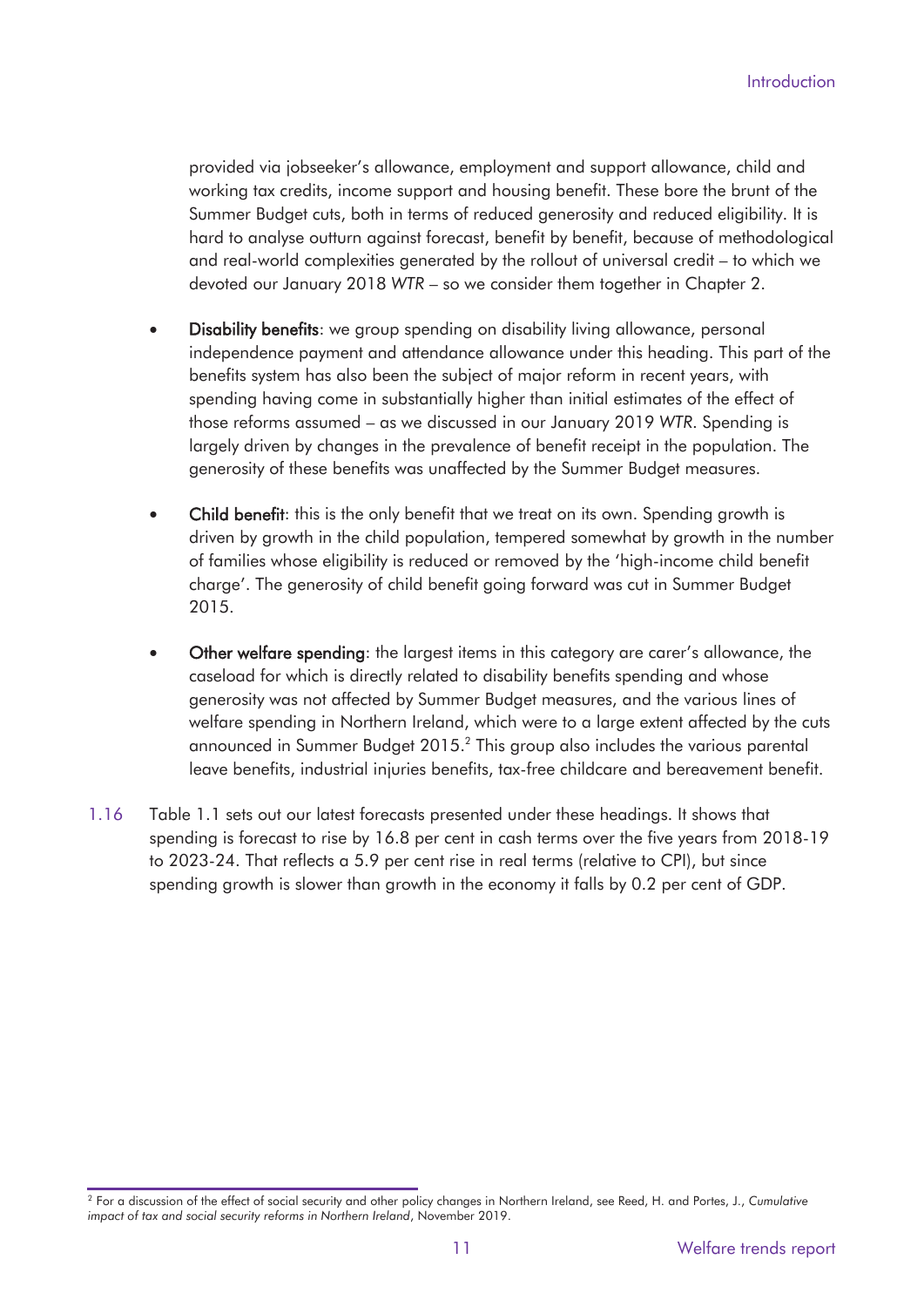|                                                                                                                               |         |         | £ billion |         |         |         |
|-------------------------------------------------------------------------------------------------------------------------------|---------|---------|-----------|---------|---------|---------|
|                                                                                                                               |         |         | Forecast  |         |         |         |
|                                                                                                                               | 2018-19 | 2019-20 | 2020-21   | 2021-22 | 2022-23 | 2023-24 |
| State pension and other pensioner benefits                                                                                    | 109.6   | 111.4   | 114.0     | 118.7   | 124.4   | 131.0   |
| State pension                                                                                                                 | 96.7    | 98.9    | 101.6     | 106.4   | 112.0   | 118.5   |
| Housing benefit                                                                                                               | 5.8     | 5.6     | 5.6       | 5.7     | 5.9     | 6.0     |
| Pension credit                                                                                                                | 5.1     | 5.0     | 4.8       | 4.6     | 4.5     | 4.5     |
| Winter fuel payments                                                                                                          | 2.0     | 2.0     | 1.9       | 2.0     | 2.0     | 2.0     |
| UC and its legacy benefit predecessors <sup>1</sup>                                                                           | 63.3    | 63.5    | 63.7      | 64.4    | 65.5    | 67.0    |
| Universal credit                                                                                                              | 8.0     | 0.9     | 1.0       | 1.1     | 1.1     | 1.6     |
| Personal tax credits                                                                                                          | 22.8    | 24.8    | 24.8      | 24.9    | 25.1    | 25.3    |
| Employment and support allowance                                                                                              | 15.0    | 16.0    | 15.6      | 15.7    | 15.7    | 15.9    |
| Housing benefit                                                                                                               | 14.4    | 17.2    | 17.5      | 18.0    | 18.6    | 19.2    |
| Jobseeker's allowance                                                                                                         | 1.3     | 2.4     | 2.5       | 2.6     | 2.6     | 2.7     |
| Income support                                                                                                                | 1.9     | 2.2     | 2.2       | 2.2     | 2.3     | 2.3     |
| <b>Disability benefits</b>                                                                                                    | 24.4    | 26.3    | 27.4      | 28.9    | 30.4    | 32.0    |
| Disability living allowance                                                                                                   | 8.1     | 7.3     | 6.3       | 6.0     | 5.8     | 5.6     |
| Personal independence payment                                                                                                 | 10.6    | 13.1    | 15.1      | 16.6    | 18.1    | 19.7    |
| Attendance allowance                                                                                                          | 5.7     | 5.9     | 6.1       | 6.3     | 6.5     | 6.8     |
| Child benefit                                                                                                                 | 11.6    | 11.6    | 11.9      | 12.1    | 12.4    | 12.7    |
| Other welfare spending                                                                                                        | 14.1    | 14.6    | 15.2      | 15.9    | 16.8    | 17.7    |
| Northern Ireland social security                                                                                              | 6.2     | 6.3     | 6.5       | 6.8     | 7.0     | 7.3     |
| Carer's allowance                                                                                                             | 2.9     | 3.0     | 3.2       | 3.4     | 3.7     | 4.0     |
| Maternity and paternity pay                                                                                                   | 3.1     | 3.2     | 3.3       | 3.4     | 3.5     | 3.6     |
| Industrial injuries benefits                                                                                                  | 0.8     | 0.8     | 0.8       | 0.9     | 0.9     | 0.9     |
| Bereavement benefits                                                                                                          | 0.5     | 0.4     | 0.4       | 0.4     | 0.3     | 0.3     |
| Tax-free childcare                                                                                                            | 0.1     | 0.3     | 0.4       | 0.6     | 0.8     | 1.0     |
| Other items                                                                                                                   | 0.5     | 0.6     | 0.6       | 0.6     | 0.6     | 0.6     |
| <b>Total welfare</b>                                                                                                          | 223.0   | 227.3   | 232.2     | 240.0   | 249.5   | 260.5   |
| Spending in 2017-18 and 2018-19 is presented on an actual cost basis. From 2019-20 onwards, it is presented based on a legacy |         |         |           |         |         |         |

#### <span id="page-15-0"></span>Table 1.1: March 2019 welfare spending forecast

system counterfactual plus a marginal cost of universal credit. See our January 2018 *Welfare trends report* for a full description of how and why this approach is used.

1.17 Chart 1.1 shows how each category of spending contributes to the £13.1 billion real terms rise in spending over the period:

- Pensioner benefits account for around two-thirds of the rise, thanks in large part to triple lock uprating lifting the average state pension award by 8.5 per cent in real terms, while the increase in the state pension age to 66 by October 2020 limits caseload growth to only 2.3 per cent despite the continued ageing of the population.
- Disability benefits account for around a third of the rise, due largely to rising prevalence of DLA receipt among children and of PIP receipt among working-age adults. The combined DLA and PIP caseload is forecast to rise 17.4 per cent over the period. The shift from DLA to PIP for working-age adults helps to push real average awards up by 4.1 per cent, as people receive more on average under PIP than DLA.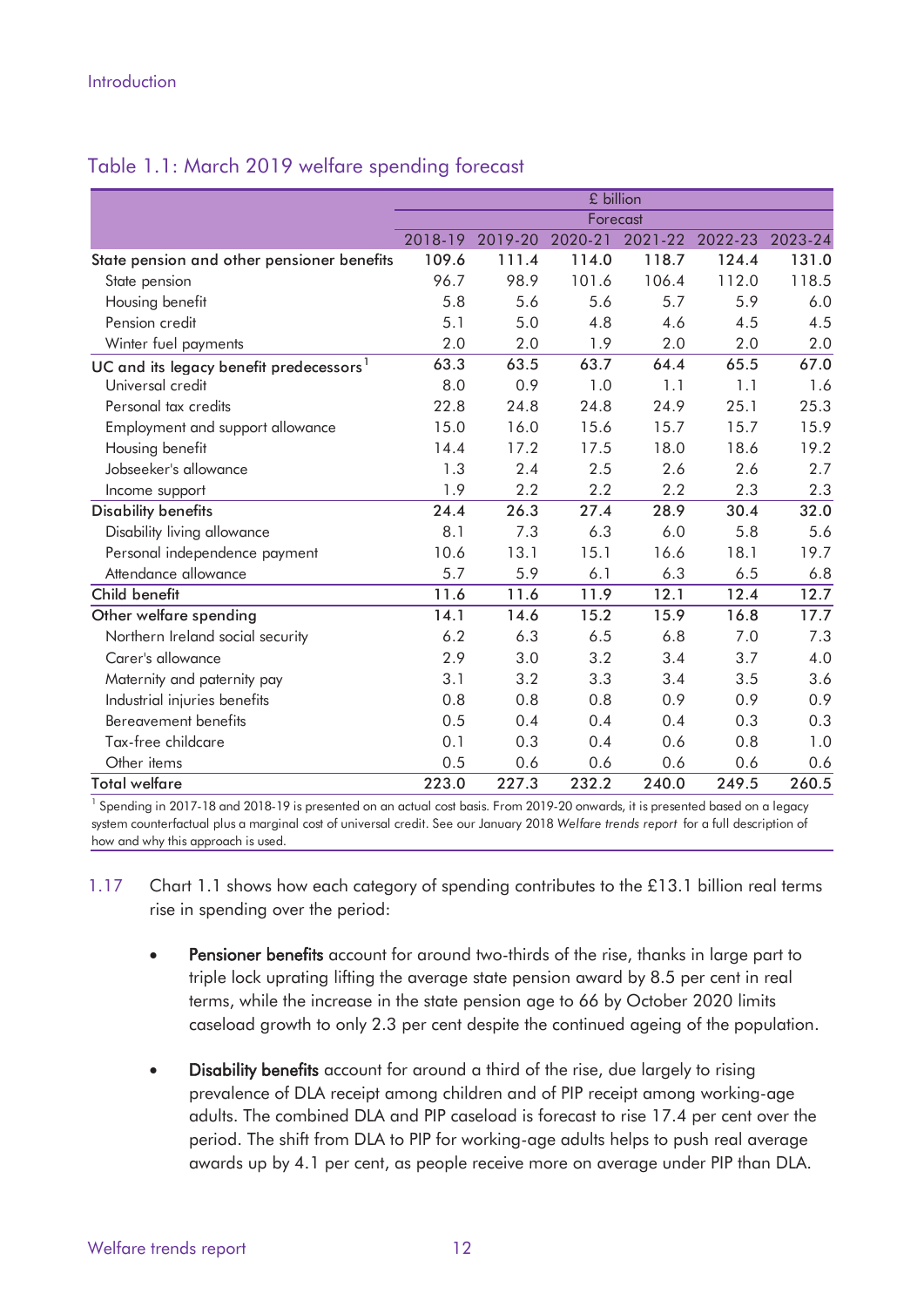- <span id="page-16-0"></span>• Other welfare spending also rises in real terms over the period, in particular carer's allowance (reflecting trends in disability benefit caseloads) and tax-free childcare (as take-up of this new benefit is assumed to rise towards a steady-state level).
- Child benefit spending is almost flat in real terms over the period as growth in the number of children in the population is offset by growth in the number of families whose eligibility is reduced or removed by the 'high-income child benefit charge'.
- Universal credit and its predecessors provides the only material source of lower real spending over the period. As already noted, it is difficult to analyse the sources of this decline meaningfully due to the rollout of universal credit – when one universal credit claim replaces multiple legacy system claims (e.g. a family claiming both tax credits and housing benefit), the split of spending into caseloads and average awards no longer compares like with like. But in broad terms, the decline reflects lower real spending on incapacity benefits and tax credits (thanks in part to policy measures, such as the cash freeze that still applies in 2019-20 and the restriction of some awards to only the first two children in a family) that is partly offset by universal credit now being more generous on average than the legacy benefits it is replacing.



Chart 1.1: Source of changes in real-terms welfare spending: 2018-19 to 2023-24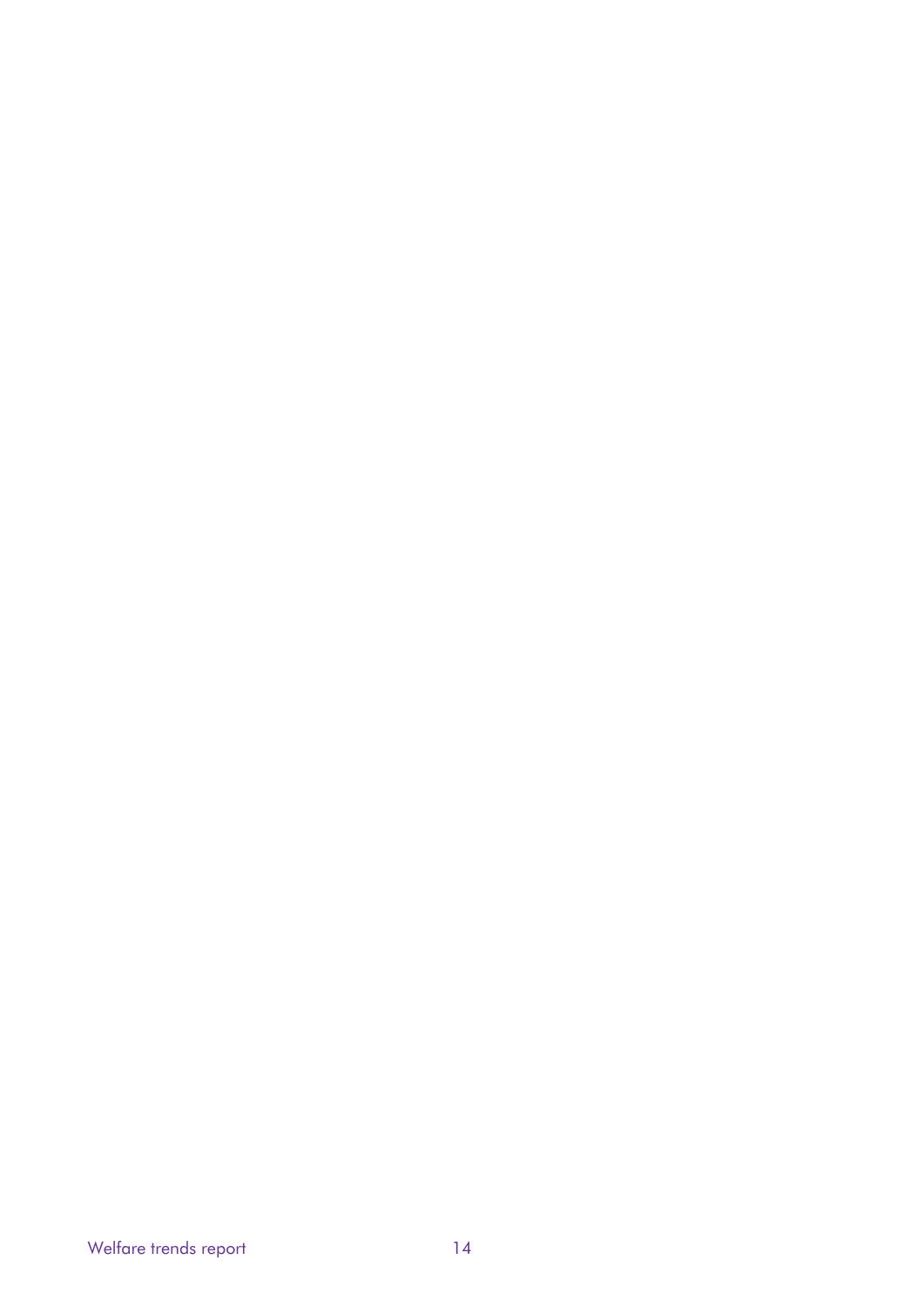# **2 Summer Budget 2015 revisited**

## **Introduction**

- its 2015 manifesto, the Conservative Party had pledged to "*find £12 billion from welfare*  2.1 Cuts to working-age welfare spending have contributed significantly to reducing the budget deficit over the past decade. In particular, this reflects the switch to uprating most workingage benefits and tax credits by CPI inflation rather than other, generally higher, measures of inflation (announced in the June 2010 Budget), which was followed by successive periods of below-inflation upratings or cash freezes. But the largest single package of cuts was announced in the Conservative Government's post-election Summer Budget in July 2015. In *savings*" in order to help meet its then fiscal target for 2017-18. In the event, it aimed for £12 billion of savings in 2019-20 instead. The Government reflected these planned cuts in the welfare cap, which was reset at a level 13 per cent lower than the previous one.
- 2.2 We now have outturn data up to 2018-19, by when around 80 per cent of the cut in welfare spending associated with these measures was due to have been delivered. This chapter:
	- summarises our July 2015 forecast reviewing our pre- and post-policy-measures forecasts and the package of policy measures that it incorporated;
	- discusses the differences between that forecast and outturn spending in 2018-19; and
	- draws some conclusions.

## **Our July 2015 forecast**

#### Summer Budget 2015 policy measures

- 2.3 As presented on the Treasury's 'scorecard' of policy measures in Summer Budget 2015, there were 16 welfare spending measures that were designed to cut spending by £12.2 billion in 2019-20, with £9.4 billion of that expected by 2018-19. Adding in the effects of three other measures that were presented in different parts of the Treasury scorecard raised those figures to £12.5 billion and £9.7 billion. The largest individual measures – accounting for over 80 per cent of the expected savings – were:
	- 'Uprating: freeze working-age benefits, tax credits and Local Housing Allowances for 4 years from 2016-17'. This held selected welfare payments flat in cash terms for the four years to 2019-20 rather than uprating in line with CPI inflation each year. This affected tax credits (but not the disability elements), child benefit, employment and support allowance (ESA, but not the 'support group' rate nor the disability and carer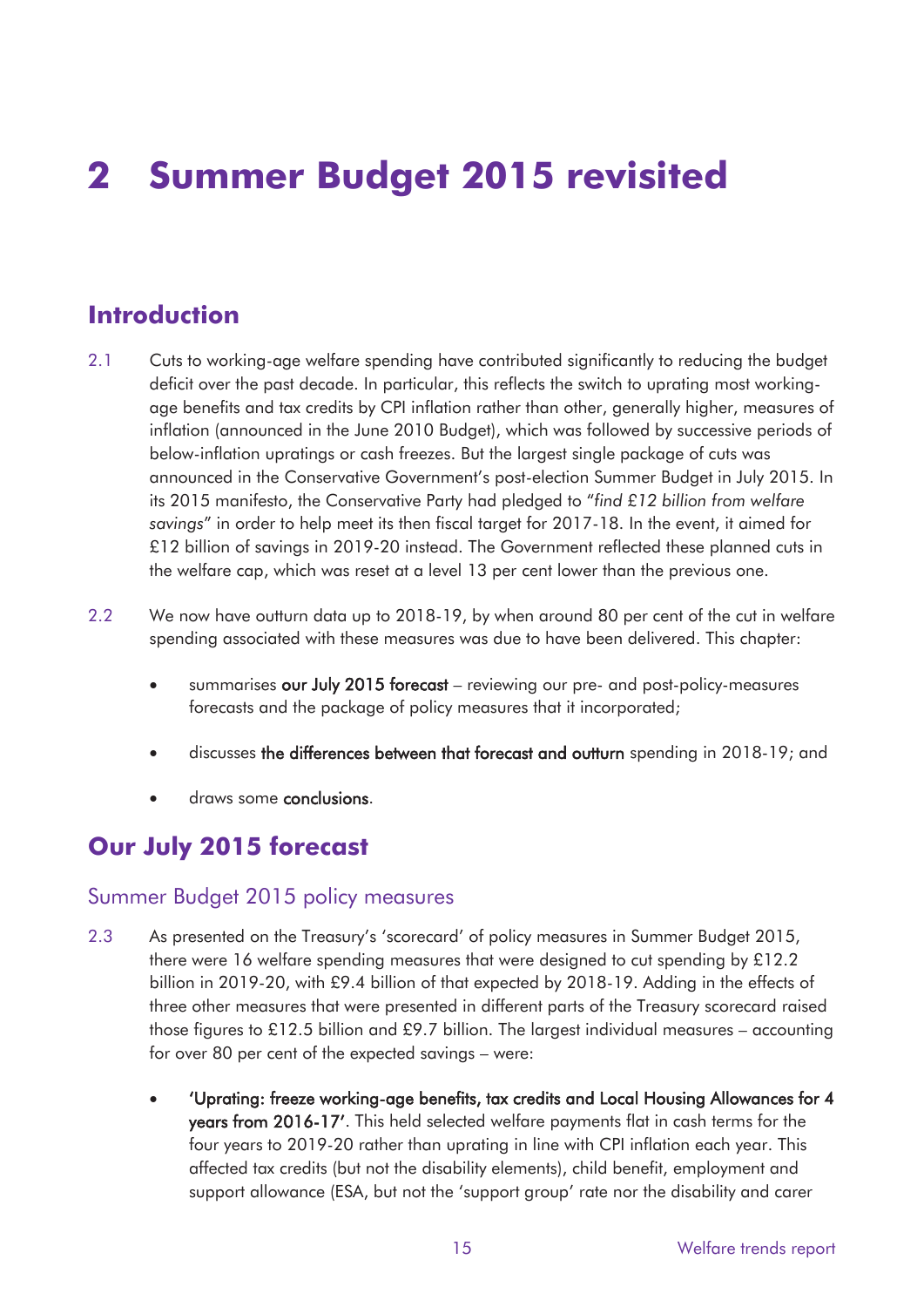income support, jobseeker's allowance and universal credit (UC). This was expected to premiums), housing benefit (with some exceptions in the least affordable areas), save little in 2016-17, when CPI uprating with September 2015 inflation was expected to be low, but the saving built up progressively thereafter in line with our forecast for inflation to rise back towards the Government's 2 per cent target.

- 'Reduce income thresholds in tax credits and work allowances in UC'. This cut the income at which working tax credit began to be withdrawn by 40 per cent from £6,420 to £3,850 a year from 2016-17 onwards. Work allowances in UC were abolished for non-disabled childless claimants, and reduced from £222 to £192 a month for couples with housing costs and £536 to £397 a month for couples without housing costs. This would have delivered a large, immediate cut in tax credits spending – of £2.9 billion in 2016-17 – while the reduction in UC was expected to build more slowly as the UC caseload built up – reaching £3.4 billion in 2020-21.
- 'Reduce social sector rents by 1% each year for 4 years from 2016-17'. This cut rents charged by housing associations and local authorities for social housing tenants by 1 per cent a year rather than allowing them to rise by CPI inflation plus 1 per cent. This reduced rental income for social housing providers, most of which were then classified in the private sector, while also reducing housing benefit paid to social sector tenants. Savings from this built up progressively to reach £2.0 billion in 2020-21.
- 'Limit child element to 2 children for new births in tax credits and new claims in UC'. This restricted support through child tax credit and UC to two children for those born on or after 6 April 2017. It also limited the child element in UC to the first two children for new *claims* after that date. The equivalent allowances in housing benefit were also limited to two children, for new births and new claims from April 2017 onwards. Savings from these changes built up year by year to reach £1.4 billion in 2020-21.
- 'Increase tax credits taper rate to 48%'. This measure increased the rate at which tax credits awards were withdrawn with gross income from 41 to 48 per cent from April 2016. Combined with the lower income thresholds, this meant that awards would taper to zero at significantly lower incomes than under the pre-measures tax credits system. The effect on tax credits spending was relatively large and hit immediately – saving £1.5 billion in 2016-17, then less over time as tax credits cases moved to UC.
- 2.4 Among the other scorecard measures that had knock-on effects on welfare spending, the largest medium-term saving came from 'Childcare: 30 hour entitlement for working parents of 3 and 4 year olds', which saved £0.2 billion a year from 2018-19 onwards. This was thanks to childcare costs that had previously been subsidised through tax credits and UC being met in full through departmental spending by the Department for Education.
- 2.5 When grouped under the five categories of welfare spending used in this chapter, around 90 per cent of the savings came from UC and its predecessor benefits and tax credits. Some pensioners were affected by the housing benefits cuts. And child benefit and some other elements of welfare spending were subject to the four-year freeze on uprating.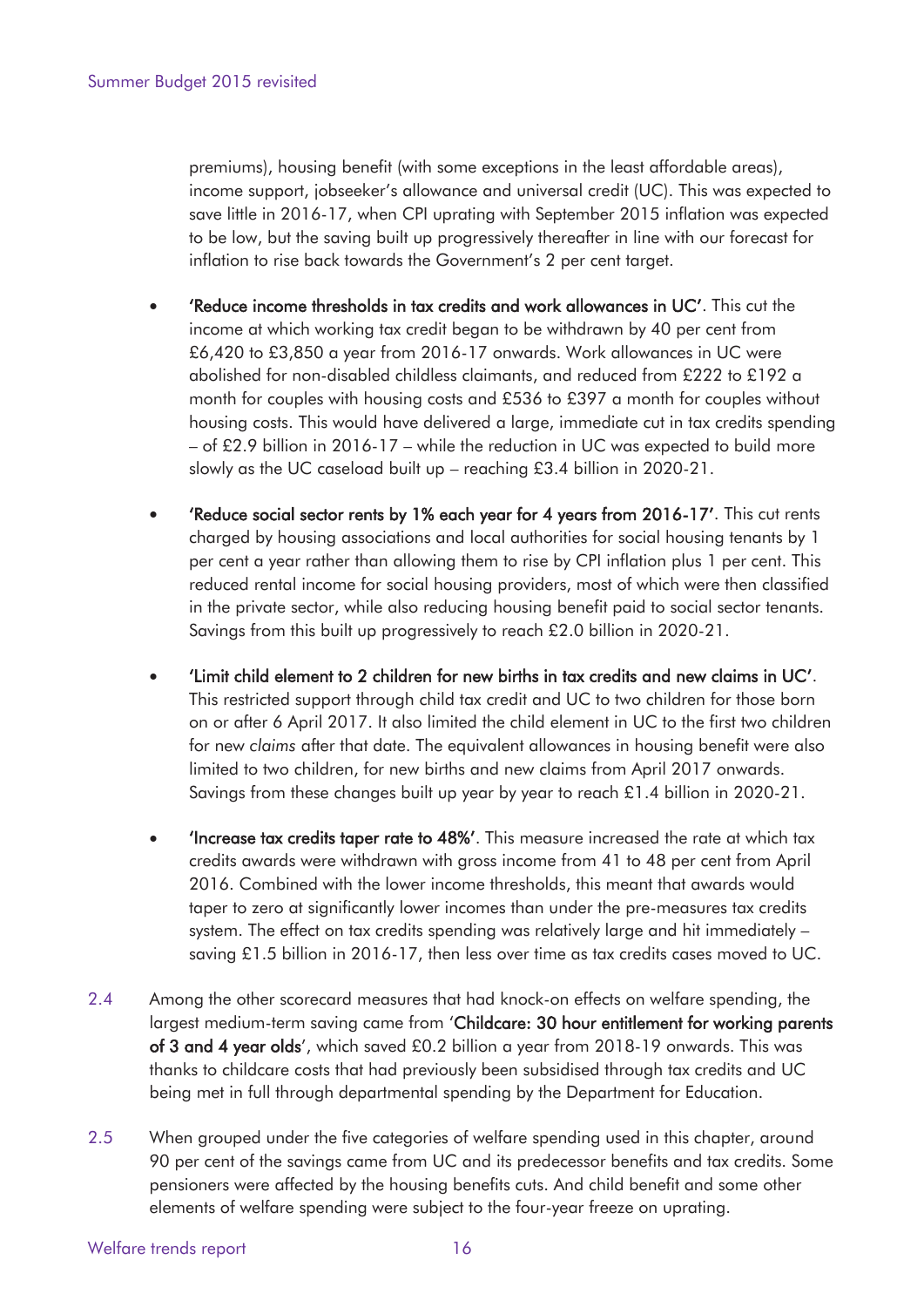|                                                                                                        |                                                 |        | £ billion |        |         |         |
|--------------------------------------------------------------------------------------------------------|-------------------------------------------------|--------|-----------|--------|---------|---------|
|                                                                                                        | 2015-16 2016-17 2017-18 2018-19 2019-20 2020-21 |        |           |        |         |         |
| Individual Summer Budget 2015 scorecard measures                                                       |                                                 |        |           |        |         |         |
| Welfare spending measures                                                                              |                                                 |        |           |        |         |         |
| Uprating: freeze working-age benefits, tax credits                                                     |                                                 |        |           |        |         |         |
| and Local Housing Allowances for 4 years from                                                          | 0.0                                             | $-0.1$ | $-0.9$    | $-2.3$ | $-3.9$  | $-4.0$  |
| 2016-17                                                                                                |                                                 |        |           |        |         |         |
| Benefit cap: reduce to £20,000, and £23,000 in                                                         | 0.0                                             | $-0.1$ | $-0.3$    | $-0.4$ | $-0.4$  | $-0.5$  |
| London                                                                                                 |                                                 |        |           |        |         |         |
| Limit child element of tax credits and UC to 2                                                         | 0.0                                             | 0.0    | $-0.3$    | $-0.7$ | $-1.1$  | $-1.4$  |
| children for new claims                                                                                |                                                 |        |           |        |         |         |
| Remove family element in tax credits and UC, and                                                       |                                                 |        | $-0.2$    | $-0.4$ | $-0.6$  |         |
| the family premium in Housing Benefit, for new<br>claims                                               | 0.0                                             | $-0.1$ |           |        |         | $-0.7$  |
| Increase tax credits taper rate to 48%                                                                 | 0.0                                             | $-1.5$ | $-1.0$    | $-0.6$ | $-0.3$  | $-0.2$  |
| Cut income thresholds in tax credits and work                                                          |                                                 |        |           |        |         |         |
| allowances in UC                                                                                       | 0.0                                             | $-2.9$ | $-3.1$    | $-3.2$ | $-3.3$  | $-3.4$  |
| Reduce income rise disregard in tax credits                                                            | 0.0                                             | $-0.2$ | $-0.2$    | $-0.3$ | $-0.2$  | $-0.1$  |
| UC waiting days: revised schedule                                                                      | 0.0                                             | 0.0    | 0.0       | 0.0    | 0.0     | 0.0     |
| End automatic entitlement for out-of-work 18-21                                                        | 0.0                                             | 0.0    | 0.0       | 0.0    | 0.0     | 0.0     |
| year olds                                                                                              |                                                 |        |           |        |         |         |
| Reduce social sector rents by 1% each year for 4                                                       | 0.0                                             | $-0.2$ | $-0.7$    | $-1.3$ | $-1.9$  | $-2.0$  |
| years from 2016-17                                                                                     |                                                 |        |           |        |         |         |
| Pay to stay: higher income social housing tenants to                                                   | 0.0                                             | 0.0    | 0.1       | 0.2    | 0.2     | 0.3     |
| pay market rents                                                                                       |                                                 |        |           |        |         |         |
| Limit backdating awards to 4 weeks                                                                     | 0.0                                             | 0.0    | 0.0       | 0.0    | 0.0     | 0.0     |
| Support for Mortgage Interest: change from welfare<br>payment to a loan; maintain capital limit at     | 0.0                                             | 0.0    | 0.0       | $-0.3$ | $-0.3$  | $-0.3$  |
| £200,000                                                                                               |                                                 |        |           |        |         |         |
| Employment and Support Allowance: align Work-                                                          |                                                 |        |           |        |         |         |
| Related Activity Group rate with JSA                                                                   | 0.0                                             | 0.0    | $-0.1$    | $-0.2$ | $-0.4$  | $-0.6$  |
| UC parent conditionality from when youngest child                                                      |                                                 |        |           |        |         |         |
| turns 3                                                                                                | 0.0                                             | 0.0    | 0.0       | 0.0    | 0.0     | 0.0     |
| Fraud, error and debt: tax credits changes                                                             | $-0.1$                                          | $-0.1$ | 0.0       | 0.0    | 0.0     | 0.0     |
| Total welfare spending cuts on Treasury                                                                | $-0.1$                                          | $-5.0$ | $-6.7$    | $-9.4$ | $-12.2$ | $-13.0$ |
| scorecard                                                                                              |                                                 |        |           |        |         |         |
| Other measures affecting welfare spending                                                              |                                                 |        |           |        |         |         |
| Personal allowance: increase to £11,000 in 2016-                                                       | 0.0                                             | 0.0    | 0.0       | 0.0    | $-0.1$  | 0.0     |
| 17, with equal gains to higher rate taxpayers<br>Childcare: 30 hour entitlement for working parents of |                                                 |        |           |        |         |         |
| 3 and 4 year olds                                                                                      | 0.0                                             | 0.0    | $-0.1$    | $-0.2$ | $-0.2$  | $-0.2$  |
| Tax Free Childcare: updated rollout                                                                    | $-0.2$                                          | $-0.5$ | $-0.1$    | 0.0    | 0.0     | 0.0     |
| Total effect on welfare spending                                                                       | $-0.3$                                          | $-5.6$ | $-6.9$    | $-9.7$ | $-12.5$ | $-13.3$ |
| Effects of measures by category of welfare spending                                                    |                                                 |        |           |        |         |         |
| State pension and other pensioner benefits                                                             | 0.0                                             | $-0.1$ | $-0.2$    | $-0.4$ | $-0.5$  | $-0.5$  |
| UC and its legacy benefit predecessors                                                                 | $-0.1$                                          | $-5.0$ | $-6.5$    | $-8.9$ | $-11.3$ | $-12.2$ |
| Disability benefits                                                                                    | 0.0                                             | 0.0    | 0.0       | 0.0    | 0.0     | 0.0     |
| Child benefit                                                                                          | 0.0                                             | 0.0    | $-0.1$    | $-0.3$ | $-0.6$  | $-0.6$  |
| Other welfare spending                                                                                 | $-0.2$                                          | $-0.5$ | $-0.1$    | $-0.1$ | $-0.1$  | $-0.1$  |
| Total effect on welfare spending                                                                       | $-0.3$                                          | $-5.6$ | $-6.9$    | $-9.7$ | $-12.5$ | $-13.3$ |
|                                                                                                        |                                                 |        |           |        |         |         |

## <span id="page-20-0"></span>Table 2.1: Summer Budget 2015 scorecard measures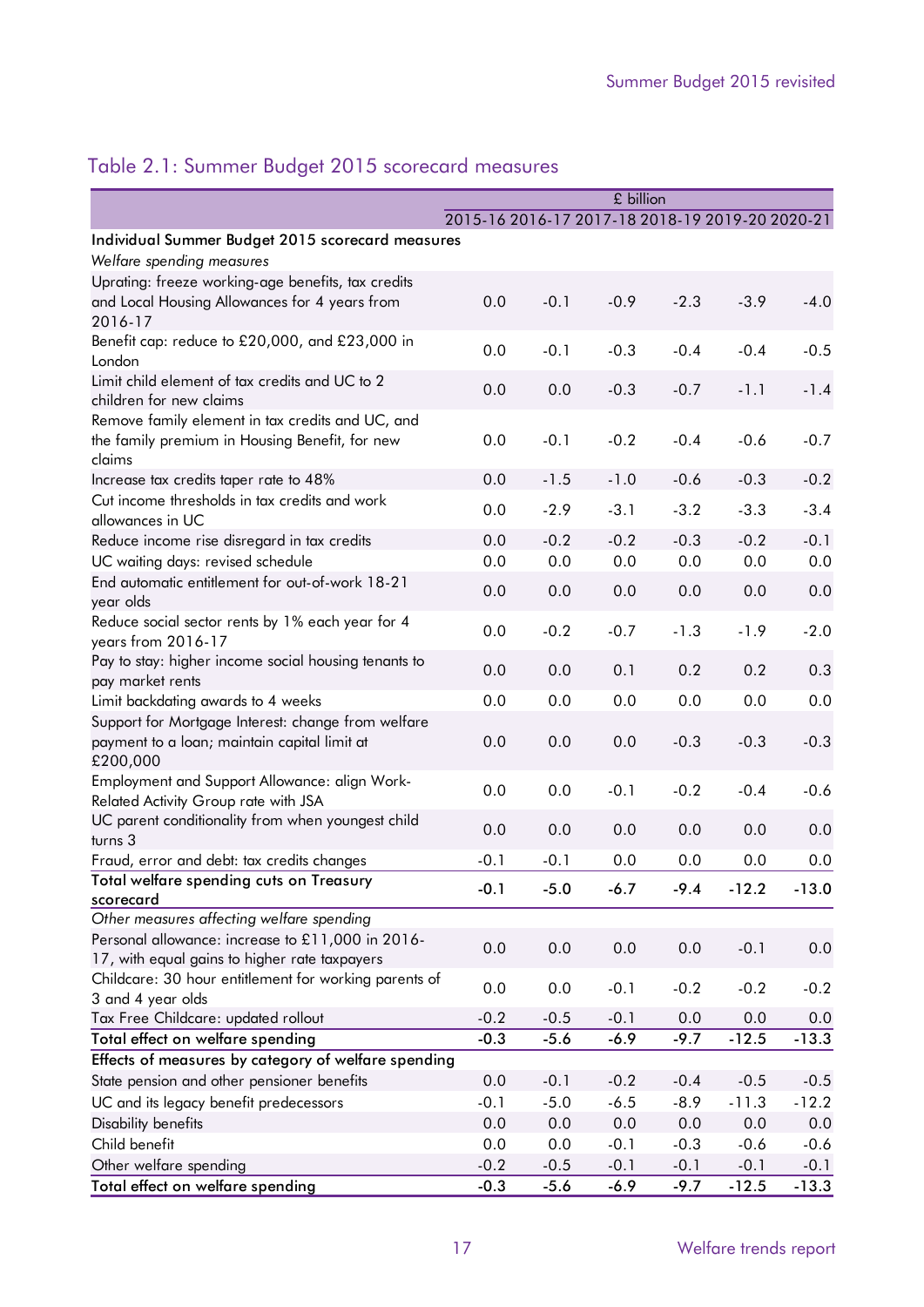- 2.6 The costings reported in Table 2.1 were arrived at through an iterative process between the Treasury, DWP and us ahead of Summer Budget 2015. We noted at the time that the process had been particularly difficult and that we had not had sufficient time to certify one measure – removing the first child premium in universal credit for new claims – as reasonable and central. We were able to certify that measure for our November 2015 forecast, but at the same time noted some effects that had been missed or misallocated in July 2015. We also made a large but neutral switch in their treatment so that it was consistent with how our forecast for UC and the legacy benefits works – namely based on the legacy system continuing unchanged and the effect of UC relative to that being added.<sup>1</sup>
- 2.7 Over subsequent forecasts, one policy costing that required fairly frequent revision was the two-child limit. Issues were revealed in how the interaction between tax credits, housing benefit and UC had been modelled, in part due to the complexity of the measure applying only to new births in some cases but also to new claims in others.

#### Pre- and post-measures forecasts

- pensioners and in support of those with disabilities was little changed by the Summer 2.8 The six panels of Chart 2.1 show our pre- and post-measures forecasts for total welfare spending and the five categories of spending used in this chapter. It shows how spending on Budget measures, whereas post-measures spending on child benefit was flat in cash terms instead of rising and post-measures spending on UC and its predecessors fell in cash terms (sharply in 2016-17) rather than rising gently. Other spending was also little changed.
- 2.9 The charts also show that the two categories of spending that were set to grow fastest in percentage terms in the pre-measures forecast ('other welfare spending' – by 17.7 per cent in cash terms between 2015-16 and 2020-21 – and pensioner benefits – by 13.4 per cent) were little affected by the Summer Budget measures. By contrast spending on UC and its predecessors went from rising 9.9 per cent in the pre-measures forecast to falling 7.7 per cent post-measures. Child benefit went from rising 3.4 per cent to falling 1.0 per cent.

<sup>&</sup>lt;sup>1</sup> See Box 4.3 of our November 2015 *Economic and fiscal outlook* for a fuller discussion of this.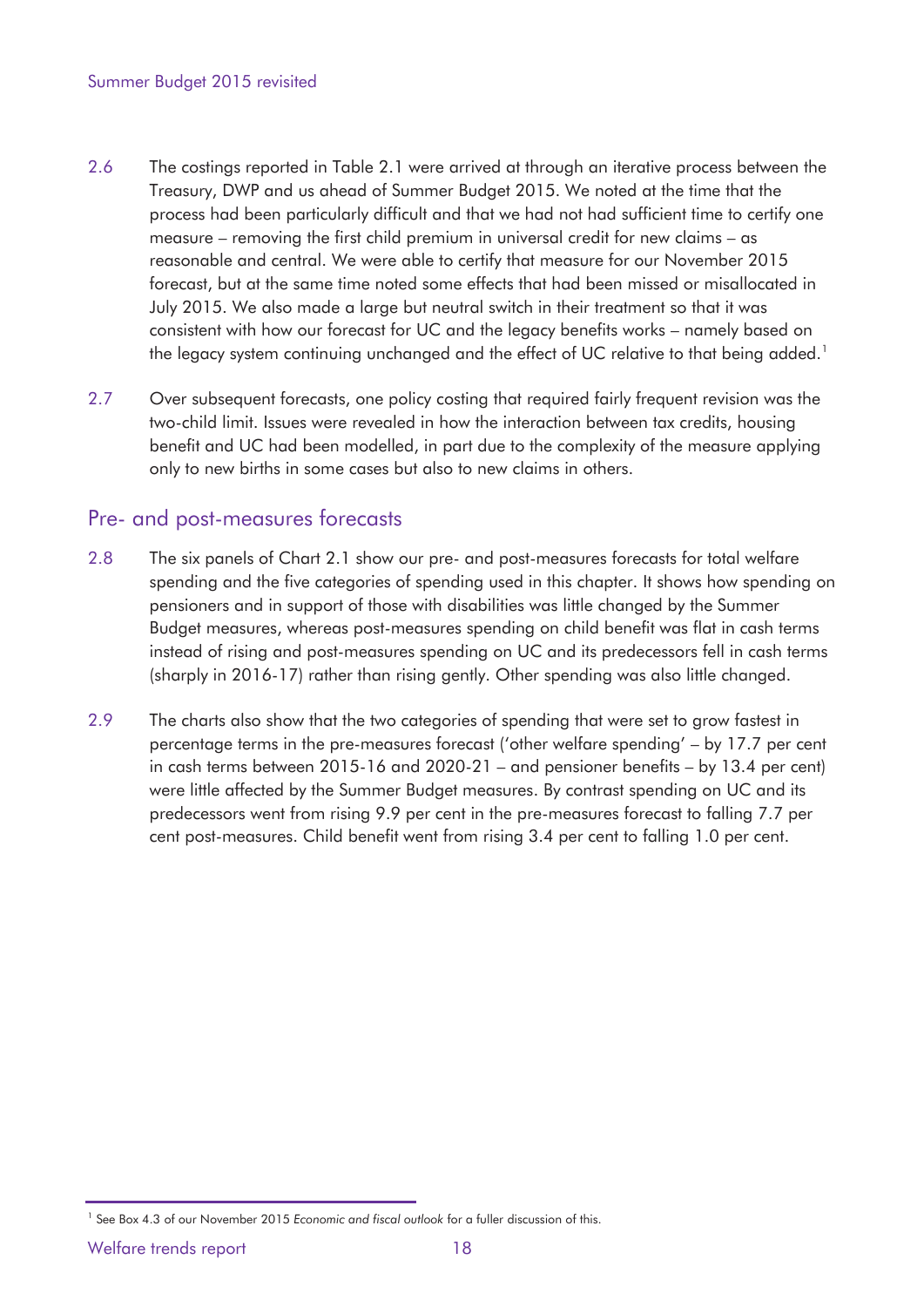

#### <span id="page-22-0"></span>Chart 2.1: Our July 2015 pre- and post-measures welfare spending forecasts

#### What did the package mean for spending between 2014-15 and 2018-19?

- three different measures: in cash terms, in real terms (relative to CPI) and as a share of 2.10 Table 2.2 sets out our July 2015 forecast in cash terms, while Chart 2.2 summarises the change in total welfare spending and the five categories between 2014-15 and 2018-19 on GDP. It shows that total spending was forecast to rise by just 2.8 per cent in cash terms, thereby falling 2.3 per cent in real terms and by 1.5 per cent of GDP. Within that:
	- State pension and other pensioner benefits spending more than explained growth in total welfare spending – thanks largely to 'triple lock' uprating (since rises in the state pension age for women largely offset the effect of population ageing on the caseload).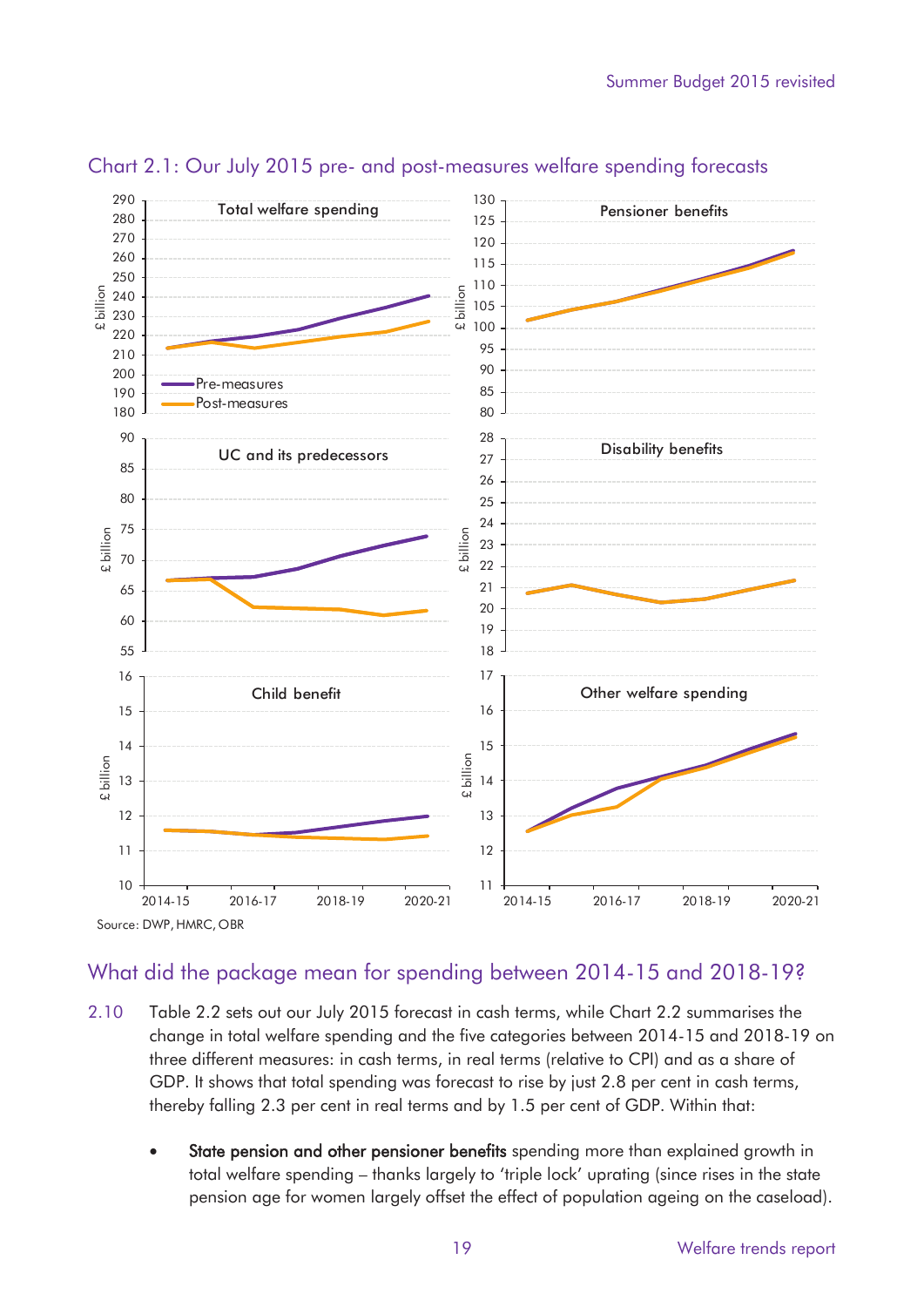- <span id="page-23-0"></span>• Other welfare spending was also forecast to rise, with the rising cost of carer's allowance and the introduction of tax-free childcare the largest sources of increase.
- UC and its predecessors and child benefit were both forecast to fall in cash terms, and more significantly in real terms and relative to GDP, thanks to the Budget measures.
- Disability benefits spending was forecast to fall slightly in cash terms, despite not being subject to any Summer Budget measures. That reflected the assumed effects of moving working-age claims from DLA to PIP, with fewer claims expected to receive a PIP award than would have been the case if DLA continued. The working-age caseload was forecast to fall 10.6 per cent between 2014-15 and 2018-19, from 1.9 million to 1.7 million, by which point the rollout of PIP was assumed to have been completed.



#### Chart 2.2: Changes in welfare spending between 2014-15 and 2018-19

#### Table 2.2: July 2015 welfare spending forecast

|                                            | £ billion            |       |                                                         |       |       |       |       |  |
|--------------------------------------------|----------------------|-------|---------------------------------------------------------|-------|-------|-------|-------|--|
|                                            | Estimate<br>Forecast |       |                                                         |       |       |       |       |  |
|                                            |                      |       | 2014-15 2015-16 2016-17 2017-18 2018-19 2019-20 2020-21 |       |       |       |       |  |
| State pension and other pensioner benefits | 101.8                | 104.3 | 106.2                                                   | 108.7 | 111.4 | 114.2 | 117.6 |  |
| UC and its legacy benefit predecessors     | 66.7                 | 66.9  | 62.2                                                    | 62.1  | 61.8  | 61.0  | 61.7  |  |
| Disability benefits                        | 20.8                 | 21.1  | 20.7                                                    | 20.3  | 20.4  | 20.9  | 21.3  |  |
| Child benefit                              | 11.6                 | 11.5  | 11.4                                                    | 11.4  | 11.3  | 11.3  | 11.4  |  |
| Other welfare spending                     | 12.6                 | 13.0  | 13.3                                                    | 14.0  | 14.4  | 14.8  | 15.3  |  |
| Total welfare spending                     | 213.4                | 216.9 | 213.8                                                   | 216.5 | 219.4 | 222.2 | 227.3 |  |
|                                            |                      |       |                                                         |       |       |       |       |  |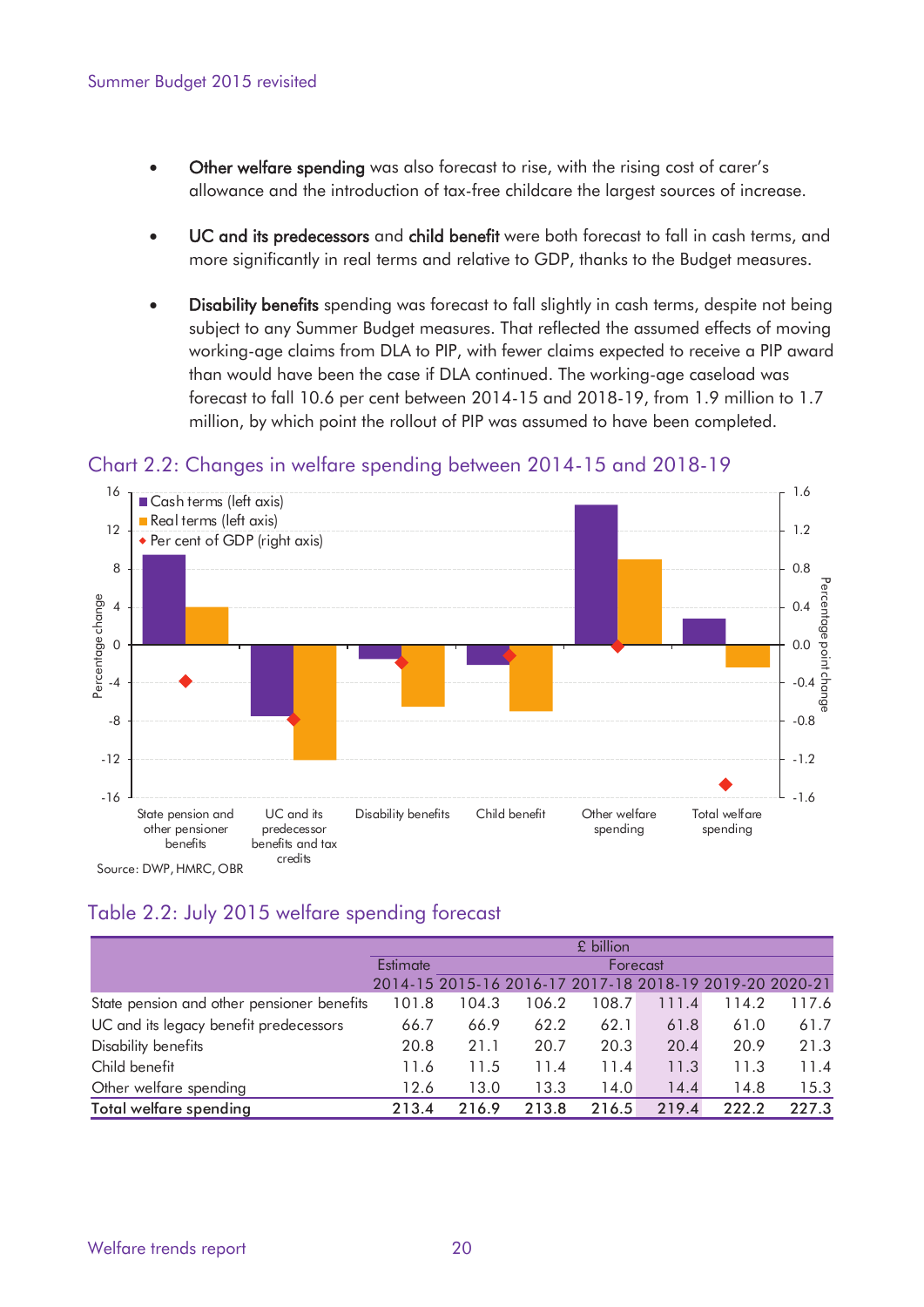## <span id="page-24-0"></span>**Comparing our July 2015 forecast with outturn in 2018-19**

- 2.11 Table 2.3 compares the outturn<sup>2</sup> in 2018-19 with our July 2015 forecast. Total welfare spending was £3.5 billion (1.6 per cent) higher than forecast. This was more than explained by underestimates of £4.0 billion (19.5 per cent) for disability benefits spending and £2.4 billion (3.9 per cent) for UC and its predecessors, partly offset by an overestimate of £2.3 billion (2.1 per cent) for pensioner benefits. Child benefit and other welfare spending were reasonably close to forecast.
- 2.12 Table 2.3 also breaks down the difference between forecast and outturn into the three components that we typically use when evaluating our past forecasts: those that relate directly to differences between our economy forecast and subsequent outturns (for example, for inflation); those that relate to subsequent policy announcements; and a residual 'fiscal forecasting difference' that captures all other assumptions and modelling issues.
- 2.13 Looking at the sources of difference:
	- Surprises relative to our economy forecast explain £0.5 billion of the underestimate. Lower earnings growth and higher inflation raised spending on UC and its predecessors, but lower earnings growth also reduced triple lock uprating of the state pension. The cost of higher inflation was dampened by the cash freeze on most working-age payments, so that benefit recipients bore the burden of higher prices rather than the Exchequer.
	- **Subsequent policy changes** explain £1.7 billion of the underestimate, in particular the policy reversals, delays and concessions related to the Summer Budget measures.
	- Other fiscal forecasting differences explain £1.3 billion of the underestimate, with a large underestimate of disability benefits spending (related to the rollout of PIP) more than outweighing overestimates of pensioner benefits spending (thanks in part to higher-than-expected mortality) and UC and its predecessors (thanks largely to unexpectedly fast income growth among tax credits claimants).

|                                            |                                        | £ billion |        |                  |        |        |  |  |  |  |  |
|--------------------------------------------|----------------------------------------|-----------|--------|------------------|--------|--------|--|--|--|--|--|
|                                            | <b>July 2015</b><br>Outturn Difference |           |        | of which due to: |        |        |  |  |  |  |  |
|                                            | forecast                               |           |        | Economy          | Policy | Other  |  |  |  |  |  |
| State pension and other pensioner benefits | 111.4                                  | 109.1     | $-2.3$ | $-1.1$           | $-0.4$ | $-0.8$ |  |  |  |  |  |
| UC and its legacy benefit predecessors     | 61.8                                   | 64.2      | 2.4    | 1.3              | 2.4    | $-1.3$ |  |  |  |  |  |
| Disability benefits                        | 20.4                                   | 24.4      | 4.0    | 0.2              | $-0.1$ | 3.9    |  |  |  |  |  |
| Child benefit                              | 11.3                                   | 11.6      | 0.2    | 0.1              | 0.0    | 0.1    |  |  |  |  |  |
| Other welfare spending                     | 14.4                                   | 13.6      | $-0.8$ | 0.0              | $-0.2$ | $-0.6$ |  |  |  |  |  |
| Total welfare spending                     | 219.4                                  | 222.9     | 3.5    | 0.5              | 17     | 1.3    |  |  |  |  |  |
|                                            |                                        |           |        |                  |        |        |  |  |  |  |  |

#### Table 2.3: Welfare spending in 2018-19: changes since July 2015

 2 HM Treasury*, Public Expenditure Statistical Analyses 2019*, August 2019. We have abstracted from the difference between DWP outturn and the overall PESA outturn, which is likely to reflect mapping between welfare spending and other lines within total public spending.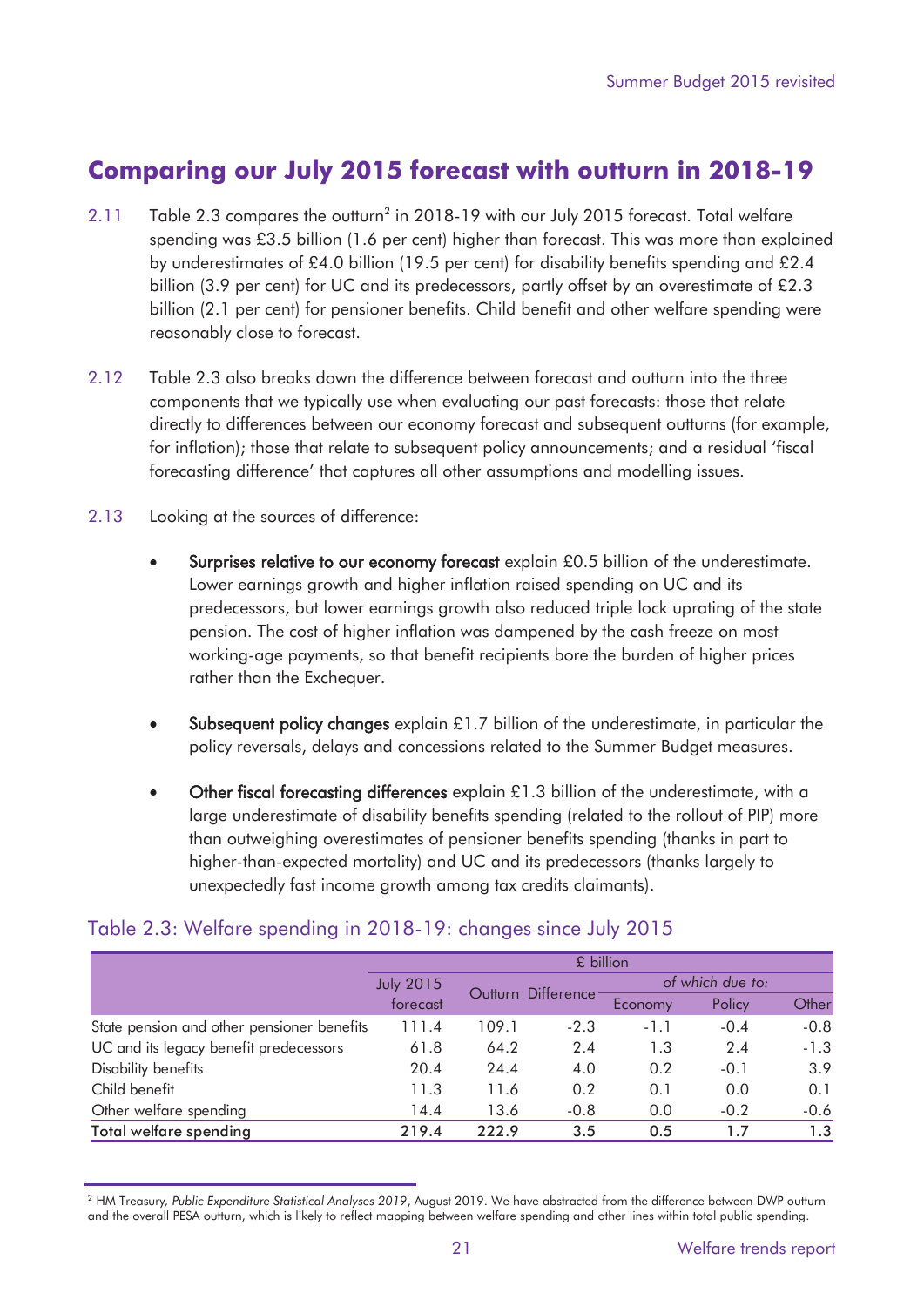#### The effect of surprises relative to our economy forecast

- 2.14 Welfare spending is affected by the state of the economy in many ways. Table 2.4 sets out our July 2015 forecasts for some of the key determinants of spending and compares them with the latest outturns. The extent to which surprises relative to forecast affect spending in 2018-19 depends on the level of each in that year. So, for inflation, earnings and the triple lock, what matters is cumulative differences from the start of the period, whereas for employment and unemployment it is simply the difference in 2018-19.
- 2.15 One of the most important determinants of yearly changes in welfare spending in cash terms is CPI inflation, which is typically used to uprate most benefits and tax credits other than the state pension. But the four-year cash freeze imposed on most working-age payments meant the 1.0 percentage point upside surprise in cumulative CPI inflation across September 2015, September 2016 and September 2017 had only a modest effect on spending in 2018-19. This was largely via its effect on disability benefits spending.
- 2.16 The largest item of welfare spending that retained an annual uprating during this period was the state pension, which is subject to the more generous triple lock that raises it by the highest of CPI inflation, average earnings growth or 2.5 per cent each year. Our July 2015 forecast predicted that average earnings growth would dominate in the triple lock in every year. In the event it was only uprated in line with earnings growth in 2016-17, with the 2.5 per cent minimum applying in 2017-18 and CPI inflation in 2018-19. The cumulative uprating surprise relative to forecast was -1.6 percentage points, somewhat less than the cumulative shortfall in earnings growth in the relevant periods. That took £1.2 billion off state pensions spending in 2018-19 relative to our July 2015 forecast. (Upratings in line with earnings growth in 2019-20 and 2020-21 were also lower than expected.)
- 2.17 Average earnings growth affects welfare spending in two other principal ways. First, for means-tested benefits like tax credits, housing benefit or universal credit, income growth reduces entitlement to the benefit via earnings tapers or other withdrawal rates. Second, it is used to uprate pension credit. Lower earnings growth boosted our tax credits forecast in particular – although as we describe later, this modelled effect of lower earnings growth leading to higher spending was swamped by the change in the relationship between income growth among the tax credits population and earnings growth at the whole economy level.
- 2.18 The effect on spending of surprises in other parts of our economy forecast were small by comparison. Lower unemployment reduced spending on jobseeker's allowance and the equivalent support provided through UC, but this is a small part of the total. Higher employment adds a little to cash spending on tax credits, housing benefit and UC, because some of that employment is assumed to be in low-paid work that is eligible for support.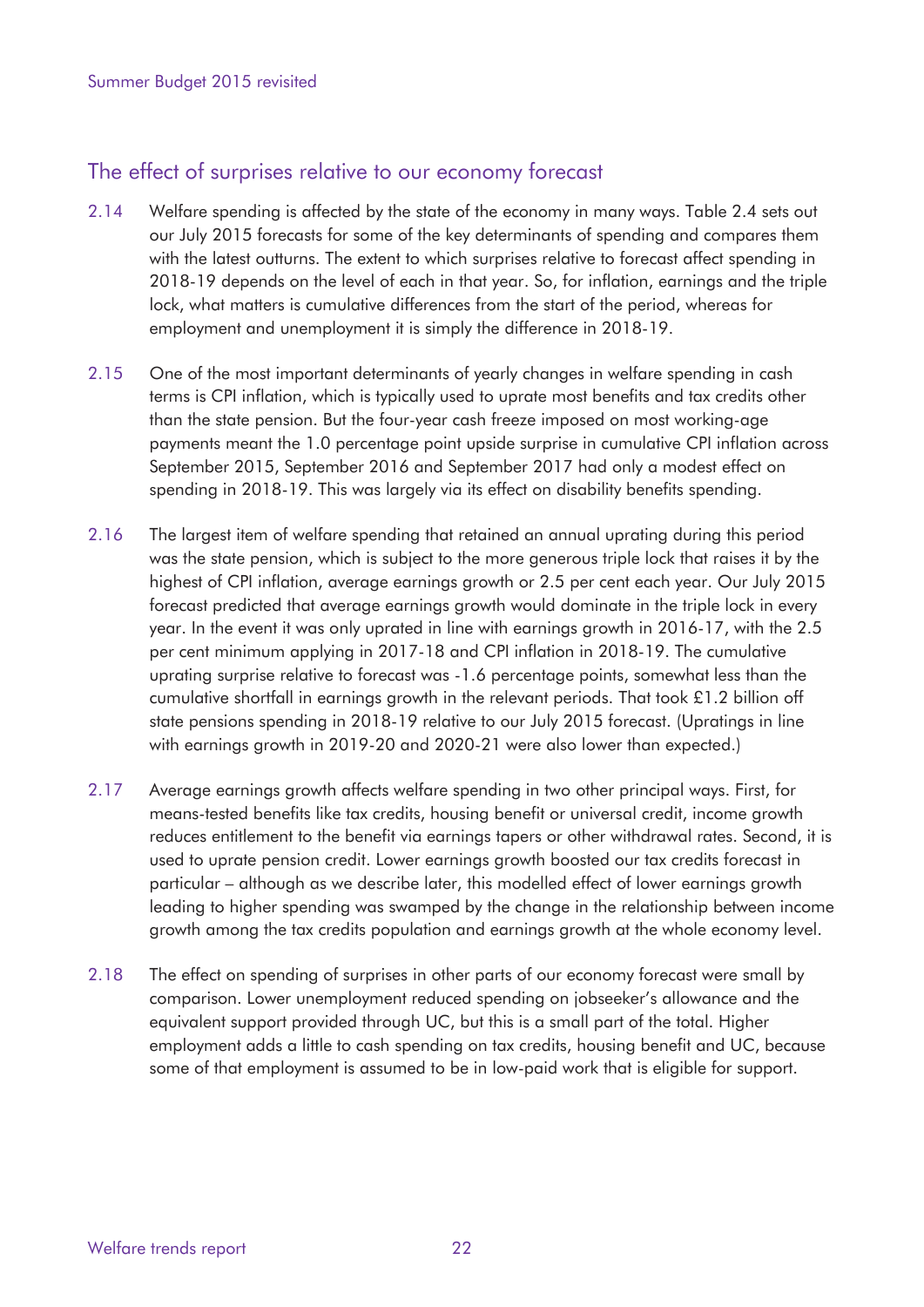|                                                 |         |          | Percentage change on a year earlier, unless otherwise stated |         |         |         |  |  |
|-------------------------------------------------|---------|----------|--------------------------------------------------------------|---------|---------|---------|--|--|
|                                                 |         | Forecast |                                                              |         |         |         |  |  |
|                                                 | 2015-16 | 2016-17  | 2017-18                                                      | 2018-19 | 2019-20 | 2020-21 |  |  |
| July 2015 forecast                              |         |          |                                                              |         |         |         |  |  |
| CPI inflation (previous September)              | 1.2     | 0.0      | 1.2                                                          | 1.7     | 1.8     | 1.9     |  |  |
| 'Triple-lock' uprating                          | 2.5     | 2.8      | 3.3                                                          | 3.9     | 3.9     | 4.1     |  |  |
| Average earnings <sup>1</sup>                   | 2.3     | 3.6      | 3.9                                                          | 4.0     | 4.2     | 4.4     |  |  |
| Unemployment (ILO, millions)                    | 1.74    | 1.69     | 1.74                                                         | 1.79    | 1.82    | 1.83    |  |  |
| Employment (millions)                           | 31.3    | 31.5     | 31.6                                                         | 31.8    | 31.9    | 32.1    |  |  |
| Outturn                                         |         |          |                                                              |         |         |         |  |  |
| CPI inflation (previous September) <sup>2</sup> | 1.2     | $-0.1$   | 1.0                                                          | 3.0     | 2.4     | 1.7     |  |  |
| 'Triple-lock' uprating                          | 2.5     | 2.9      | 2.5                                                          | 3.0     | 2.6     | 3.9     |  |  |
| Average earnings <sup>1</sup>                   | 2.3     | 2.4      | 2.4                                                          | 3.1     |         |         |  |  |
| Unemployment (millions)                         | 1.75    | 1.59     | 1.45                                                         | 1.35    |         |         |  |  |
| Employment (millions)                           | 31.4    | 31.8     | 32.2                                                         | 32.5    |         |         |  |  |
| <b>Difference</b>                               |         |          |                                                              |         |         |         |  |  |
| CPI inflation (previous September)              | 0.0     | $-0.1$   | $-0.2$                                                       | 1.3     | 0.6     | $-0.2$  |  |  |
| 'Triple-lock' uprating                          | 0.0     | 0.1      | $-0.8$                                                       | $-0.9$  | $-1.3$  | $-0.2$  |  |  |
| Average earnings <sup>1</sup>                   | 0.0     | $-1.2$   | $-1.5$                                                       | $-0.9$  |         |         |  |  |
| Unemployment (millions)                         | 0.01    | $-0.09$  | $-0.29$                                                      | $-0.44$ |         |         |  |  |
| <b>Employment</b> (millions)                    | 0.1     | 0.3      | 0.5                                                          | 0.8     |         |         |  |  |

#### <span id="page-26-0"></span>Table 2.4: Forecast versus outturn: economic determinants of welfare spending

1 Average across the financial year. This metric is relevant for means-tested benefits, not uprating.

 $^2$  Uprating is underpinned by a zero floor by convention so the outturn uprating was zero in 2016-17.

### The effect of subsequent policy changes

- 2.19 Our forecasts are always based on Government policy as it stands at the time of the forecast, including the effect of new measures announced in the Budget or accompanying fiscal statement. So any policy changes announced after the forecast has been published will necessarily be a source of difference between forecast and outturn. As regards our July 2015 forecast for 2018-19, the differences these generated were relatively large – in particular for UC and the legacy benefits and tax credits that it replaces.
- 2.20 Table 2.5 groups the welfare spending measures announced since July 2015 into those that are closely related to the Summer Budget package and those that are not. The figures reflect the published costings at the time they were announced. We then present a fuller update of the Summer Budget measures and the subsequent changes to them.
- 2.21 Chronologically, subsequent measures affecting the Summer Budget package included:
	- Reversing the decision to cut the tax credits income threshold and increase the taper in November 2015, before they had been implemented. This was by far the largest single change to the Summer Budget package. The estimated cost was £3.4 billion in 2016- 17, falling to £1.7 billion in 2018-19 and £0.5 billion in 2020-21. The declining cost reflected the fact that equivalent cuts to UC were not reversed and the migration of cases to UC was expected to be largely complete by 2020-21. As a consequence, UC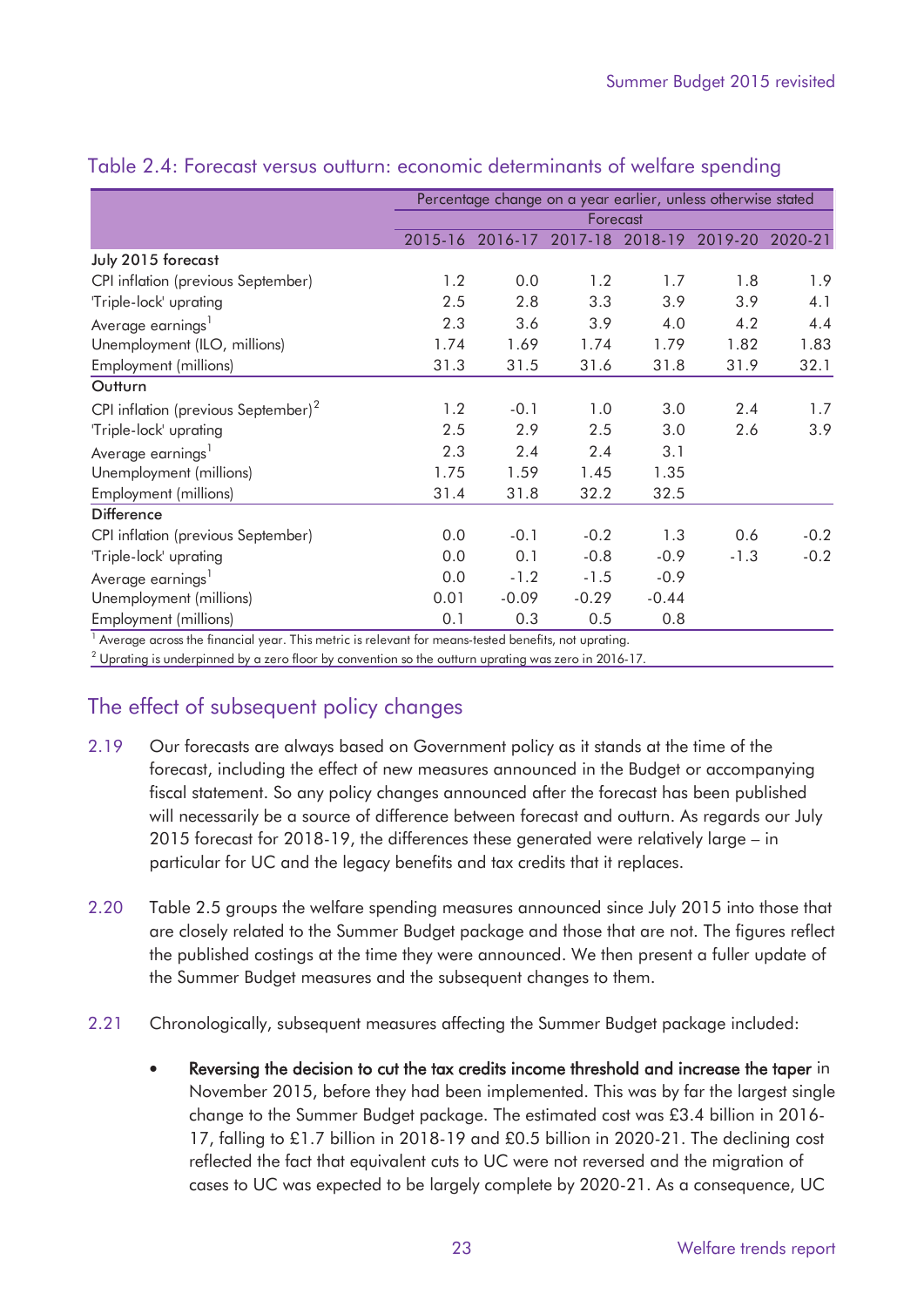was at this point set to be significantly less generous and less expensive than the tax credits (and the wider legacy benefits system) it was replacing.

- In November 2015 eligibility for tax-free childcare was reduced and in March 2016 the rollout was delayed. In March 2018 the closure of the childcare vouchers scheme was further delayed as the rollout of tax-free childcare continued to lag plans. It was finally closed to new claims in October 2018.
- Exemptions to the 1 per cent cut in social sector rents were introduced and further modest changes made. In March 2016 and November 2016 there followed a oneyear deferral for supported housing and then exemptions for almshouses, community land trusts, co-ops and refuges – costing around £45 million a year on average.
- In March 2016 exemptions to the benefit cap were announced for recipients of carer's and guardian's allowance, costings around £20 million a year on average.
- In March 2016 the 'pay to stay' measure was tempered by introducing a taper (rather than cliff-edge) for tenants affected, while housing associations were permitted to apply it voluntarily rather than it being mandatory. In November 2016 the policy was reversed altogether, with modest effects on welfare spending.
- In November 2016 the Government announced that it would align the flow definition for removal of the first-child premium in UC with that in tax credits. This was estimated to cost £0.2 billion a year on average.
- In November 2016 the Government made the UC taper rate more generous, cutting it from 65 to 63 per cent. Then in October 2018 it made the UC work allowances for those with children or disabilities more generous, raising them by £1,000 a year. These measures partly offset and partly reversed respectively the cuts to UC work allowances announced in the Summer Budget. Their combined cost was only £0.2 billion in 2018-19, but increased significantly thereafter. The Budget 2018 measure was sufficient to make UC more generous and more expensive overall than the legacy systems that it replaces – for the first time since our March 2015 forecast.
- Exemptions and part-reversals to the two-child limit. Exemptions were introduced in March 2017 covering claims related to multiple births, adoptions, some non-parental caring arrangements and children born as a result of rape or other non-consensual conception. In March 2019 the element in UC that would have applied to new claims for children born before April 2017 (as opposed to only new children) was dropped. Together these changes cost around £0.2 billion a year on average.
- In November 2017 the Government reversed the seven waiting days policy and extended advances to 100 per cent in UC, costing just over £0.1 billion a year.
- 50 per cent of the estimated savings from freezing the local housing allowance, • In November 2017 the 'targeted affordability fund' was increased from 30 per cent to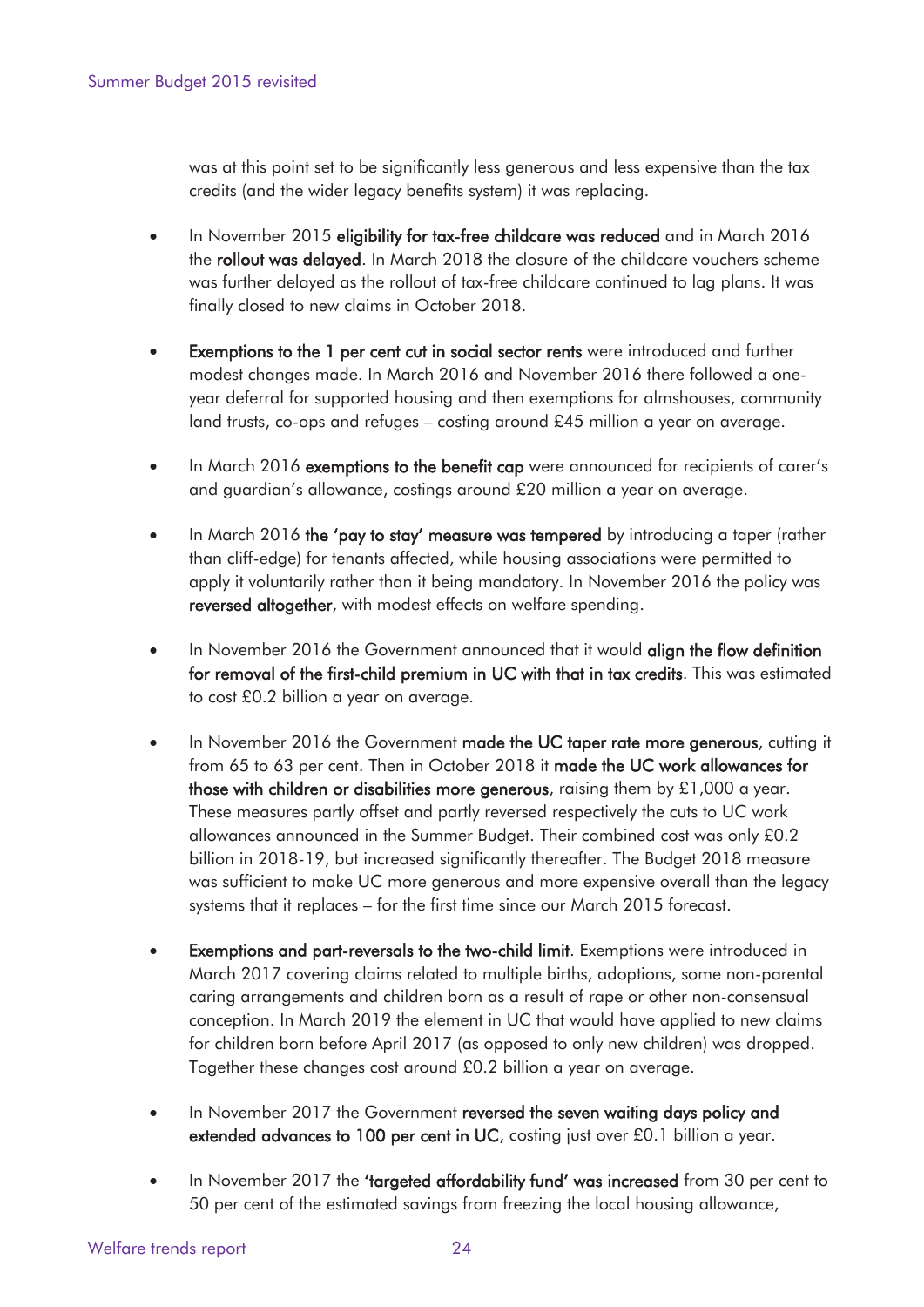costing £80 million a year on average. This 'fund' enabled the allowance to continue to be increased in the least affordable areas despite the overall freeze in rates.

- In October 2018 the Government reinstated automatic entitlement to housing benefit for 18 to 21 year-olds, costing £30 million a year on average.
- 2.22 Together these changes to the Summer Budget package, and closely related measures that tempered its effects, reversed between £2.3 billion and £3.4 billion of the cuts in each year. At the start of the period, that was dominated by reversing planned cuts to tax credits. At the end it was dominated by increasing the generosity of UC relative to the July 2015 settings.
- of the Dilnot reforms to adult social care also lowered our forecast for welfare spending, 2.23 On top of these measures, there have been just over 30 other welfare spending measures announced since July 2015, which together save less than £1 billion a year. These include several savings associated with delaying rollout of the managed phase of migration to UC (which delays the transitional protection payments to those who would lose under UC and the costs for those who would gain) and from delaying the merger of housing benefit for pensioners into pension credit (which is expected to boost take-up). Shelving implementation because it had been expected to boost attendance allowance take-up. More genuine savings came from linking the UC minimum income floor to the National Living Wage rather than the National Minimum Wage (making it more stringent) and freezing the pension credit 'savings credit' element. Modest UC giveaways were the main source of partly offsetting rises, including the package of measures announced in Budget 2018.
- 2.24 The overall effect of all new measures announced since Summer Budget 2015 has been to raise welfare spending by just under £2 billion a year from 2018-19 onwards. Looked at in terms of the five categories of welfare spending used in this chapter, the difference is more than explained by UC and its predecessors. The largest offsetting savings come from pensioner benefits, where these are dominated by delaying the cost of merging housing benefit and pension credit – so a giveaway deferred rather than a conventional takeaway.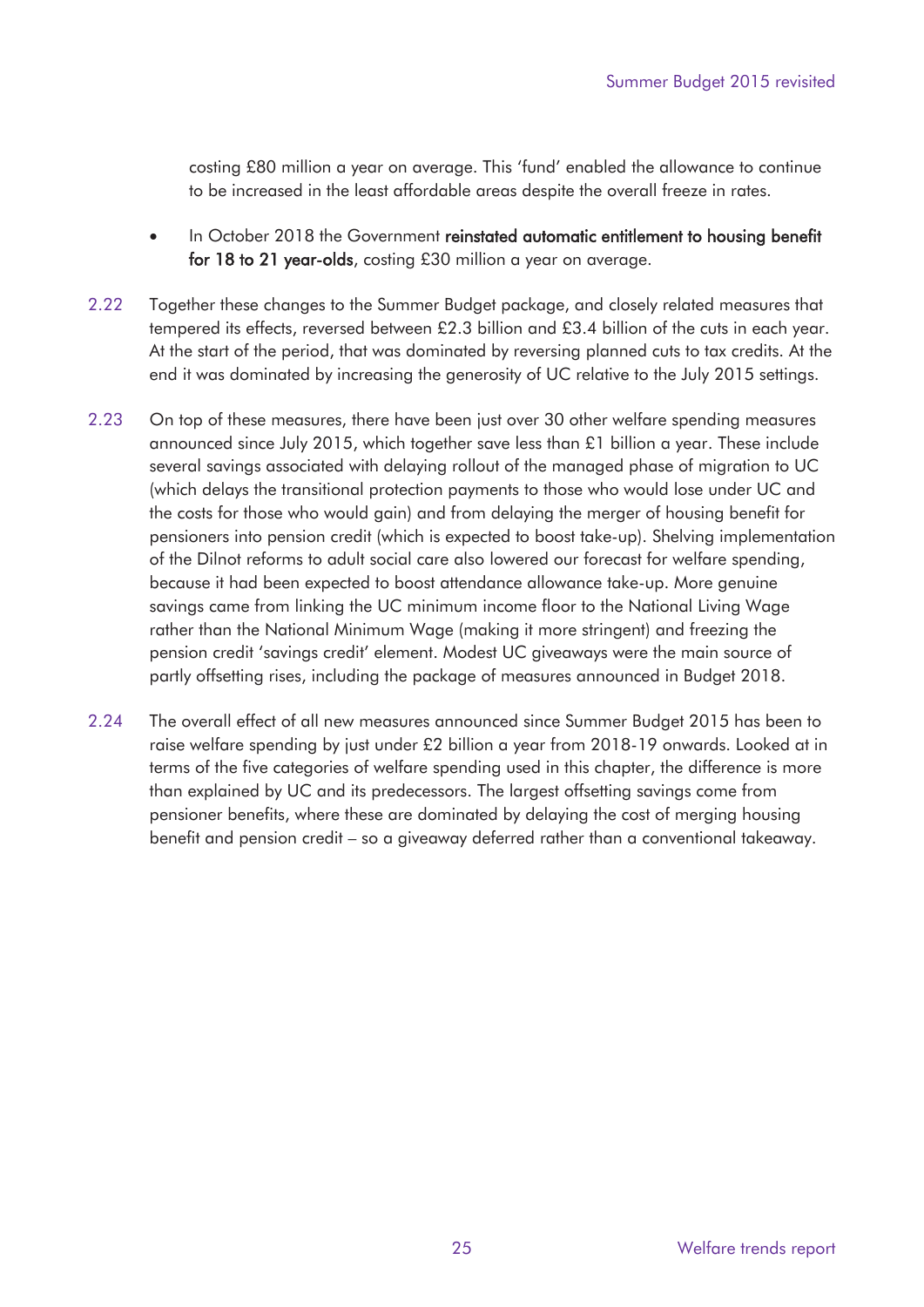#### Table 2.5: Policy changes announced since July 2015

|                                                                 |        |        | £ billion |                                         |        |
|-----------------------------------------------------------------|--------|--------|-----------|-----------------------------------------|--------|
|                                                                 |        |        |           | 2016-17 2017-18 2018-19 2019-20 2020-21 |        |
| Changes to the Summer Budget 2015 package                       |        |        |           |                                         |        |
| Childcare: revised eligibility criteria                         | 0.0    | $-0.1$ | $-0.1$    | $-0.1$                                  | $-0.1$ |
| Tax credits: maintain taper and income threshold                | 3.4    | 2.9    | 1.7       | 0.9                                     | 0.5    |
| Universal Credit: reduce taper to 63%                           | 0.0    | 0.0    | 0.2       | 0.4                                     | 0.6    |
| Increase UC work allowances                                     | 0.0    | 0.0    | 0.0       | 0.5                                     | 0.9    |
| TFC and childcare vouchers: rollout and grandfathering          | 0.0    | $-0.1$ | $-0.1$    | $-0.1$                                  | 0.0    |
| Child Tax Credit and UC: exceptions to two child limit          | 0.0    | 0.1    | 0.2       | 0.2                                     | 0.2    |
| UC: remove 7 day wait and extend advances to 100%               | 0.0    | 0.0    | 0.1       | 0.1                                     | 0.1    |
| Other measures                                                  | 0.0    | 0.1    | 0.2       | 0.3                                     | 0.3    |
| Total changes to the Summer Budget 2015 package                 | 3.4    | 2.9    | 2.3       | 2.3                                     | 2.4    |
| New welfare spending measures                                   |        |        |           |                                         |        |
| Fraud, error and debt: DWP and HMRC changes                     | $-0.1$ | $-0.1$ | $-0.1$    | $-0.1$                                  | $-0.1$ |
| Temporary accommodation: impact of new funding mechanism        | 0.0    | $-0.2$ | $-0.2$    | $-0.2$                                  | $-0.3$ |
| UC: updated delivery schedule                                   | $-0.1$ | $-0.3$ | $-0.2$    | $-0.1$                                  | 0.2    |
| UC: uprate Minimum Income Floor with National Living Wage       | 0.0    | 0.0    | $-0.1$    | $-0.1$                                  | $-0.2$ |
| Pension Credit Savings Credit: freeze                           | $-0.1$ | $-0.1$ | $-0.1$    | $-0.1$                                  | $-0.1$ |
| Social care reforms: updated implementation date                | $-0.1$ | $-0.1$ | $-0.1$    | $-0.1$                                  | 0.1    |
| Universal Credit: reprofile                                     | 0.0    | 0.2    | 0.2       | 0.1                                     | 0.1    |
| Revised timetable of transfer of pensioners' HB to PC           | 0.0    | 0.0    | $-0.2$    | $-0.4$                                  | $-0.5$ |
| Universal Credit: run on payment for housing benefit recipients | 0.0    | 0.0    | 0.1       | 0.1                                     | 0.1    |
| Universal Credit: revised implementation schedule               | 0.0    | 0.0    | 0.0       | 0.0                                     | $-0.2$ |
| Universal Credit: additional support for transition             | 0.0    | 0.0    | 0.0       | 0.2                                     | 0.1    |
| Other measures                                                  | 0.1    | 0.0    | 0.1       | 0.1                                     | 0.3    |
| Total effect of new welfare spending measures                   | $-0.3$ | $-0.7$ | $-0.6$    | $-0.8$                                  | $-0.6$ |
| Overall effect by spending category                             |        |        |           |                                         |        |
| State pension and other pensioner benefits                      | $-0.1$ | $-0.2$ | $-0.4$    | $-0.6$                                  | $-0.7$ |
| UC and its legacy benefit predecessors                          | 3.3    | 2.8    | 2.4       | 2.5                                     | 2.4    |
| Disability benefits                                             | $-0.1$ | $-0.1$ | $-0.1$    | $-0.1$                                  | 0.2    |
| Child benefit                                                   | 0.0    | 0.0    | 0.0       | 0.0                                     | 0.0    |
| Other welfare spending                                          | 0.0    | $-0.2$ | $-0.2$    | $-0.2$                                  | $-0.2$ |
| Total effect on welfare spending                                | 3.1    | 2.2    | 1.7       | 1.6                                     | 1.8    |

#### Recosting the Summer Budget 2015 policy measures

- 2.25 By combining the effects of subsequent changes to the policies announced in the Summer Budget with updated assumptions about the July 2015 pre-measures forecast, we can revisit how much the package is estimated to have cut from welfare spending. The results of this exercise are reported in Table 2.6. Focusing on 2019-20, only around two thirds of the planned £12.5 billion of cuts materialised. The shortfall was dominated by two measures:
	- The savings from reducing income thresholds in tax credits and work allowances in UC did not materialise. The tax credits cuts were dropped before implementation. The cost of this relative to the Summer Budget policy baseline was greater than assumed in November 2015 because the rollout of UC has been much slower than expected, leaving more tax credits cases in 2019-20 than were assumed. The UC savings were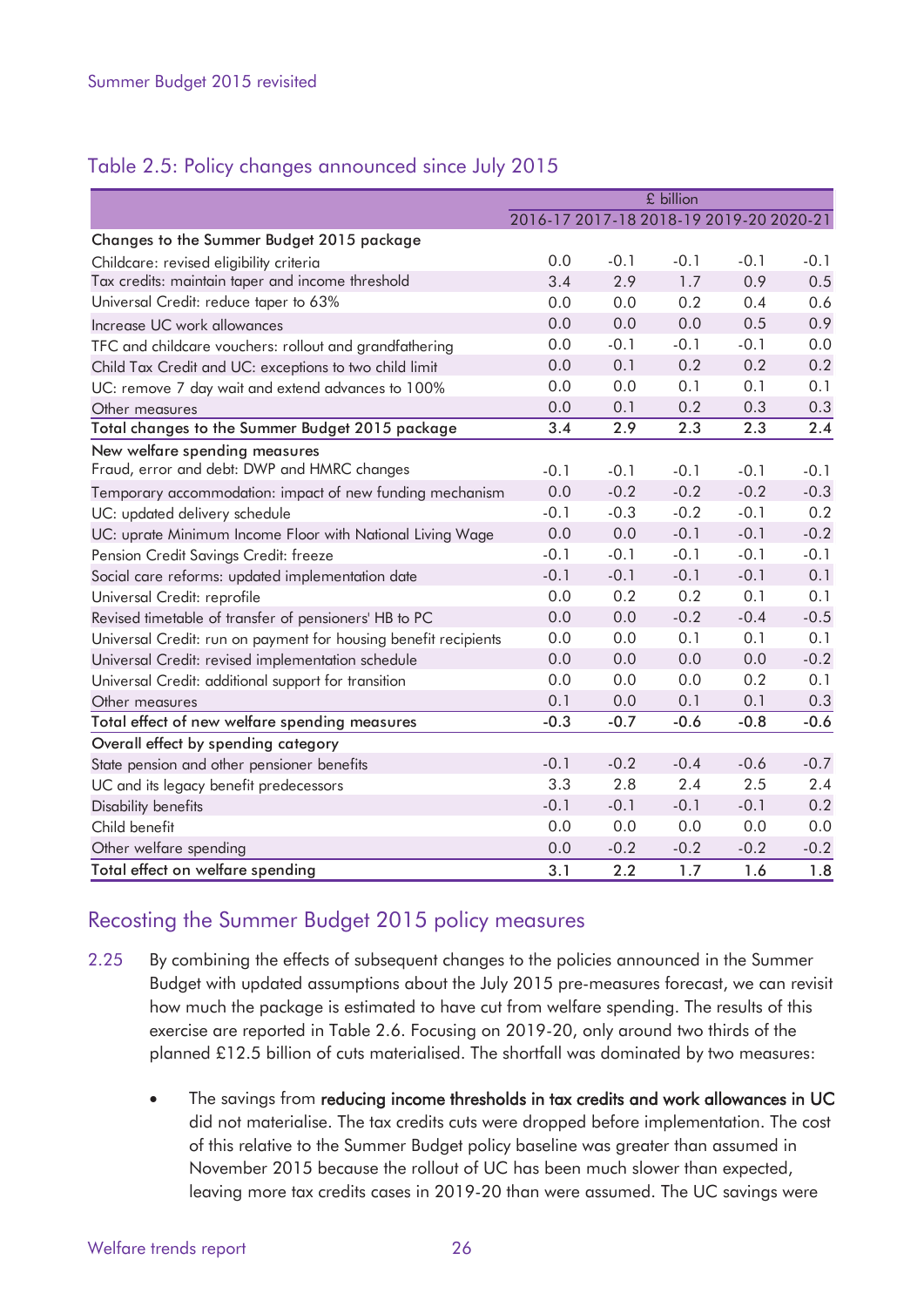also reduced by slow progress in rolling out UC (meaning fewer UC cases facing those less generous work allowances) and by more recent giveaways (increasing the generosity of the UC taper rate and the work allowances themselves). These changes account for £3.5 billion of the shortfall relative to the Summer Budget scorecard.

- The savings from increasing the tax credits taper rate to 48 per cent also did not materialise as a result of being dropped before being implemented. This accounts for £0.3 billion of the shortfall in 2019-20 relative to the Summer Budget scorecard. (Using an updated July 2015 pre-measures baseline, the measure announced in the Summer Budget would have saved more in 2019-20 because of the slower UC rollout, so dropping it would have cost more. But the net effect would be the same.)
- 2.26 Updating the assumptions underpinning other measures has smaller effects. These include:
	- Updating pre-measures baselines to reflect what we now know about inflation, whole economy earnings growth and income growth in the tax credits population. This increases the pre-measures baselines for DWP legacy benefits (thanks largely to higher inflation) but decreases it materially for tax credits (thanks to faster income growth among the tax credits population). These effects are broadly offsetting.
	- The cash freeze on most working-age benefits and child benefit only saved a little more than expected despite cumulative inflation over the period being materially higher than expected. While this increased the cuts in recipients' real incomes relative to what was expected in July 2015, the effect of this on the overall saving was tempered by other factors reducing the numbers affected relative to the July 2015 premeasures baseline – in particular the higher-than-expected income growth among tax credits cases. In 2019-20, the freeze saved just £0.3 billion more than expected.
	- expected), the two-child limit (£0.3 billion) and the benefit cap (£0.1 billion). • Several other subsequent policy measures described in paragraph 2.21 reduced the overall savings from the package. These related to removal of the family element in tax credits and UC and the family premium in housing benefit (£0.3 billion less than
	- Aligning the ESA WRAG rate with the main rate of jobseeker's allowance saved £0.3 billion less than expected due to the work-related activity group caseload making up a smaller proportion of the overall ESA caseload than was assumed, and the original costing underestimating the extent of transitional protection for existing claimants.
	- Only two elements materially increased the welfare spending savings from the package. Dropping the pay to stay measure came at a cost overall to the Exchequer, through lower rental income for local authorities. But it removed the higher housing benefit spending that was expected to accompany those higher rents. And the slower UC rollout increased savings from the cut in the tax credits income rise disregard as fewer cases had migrated to UC and so more were left to be affected by this cut.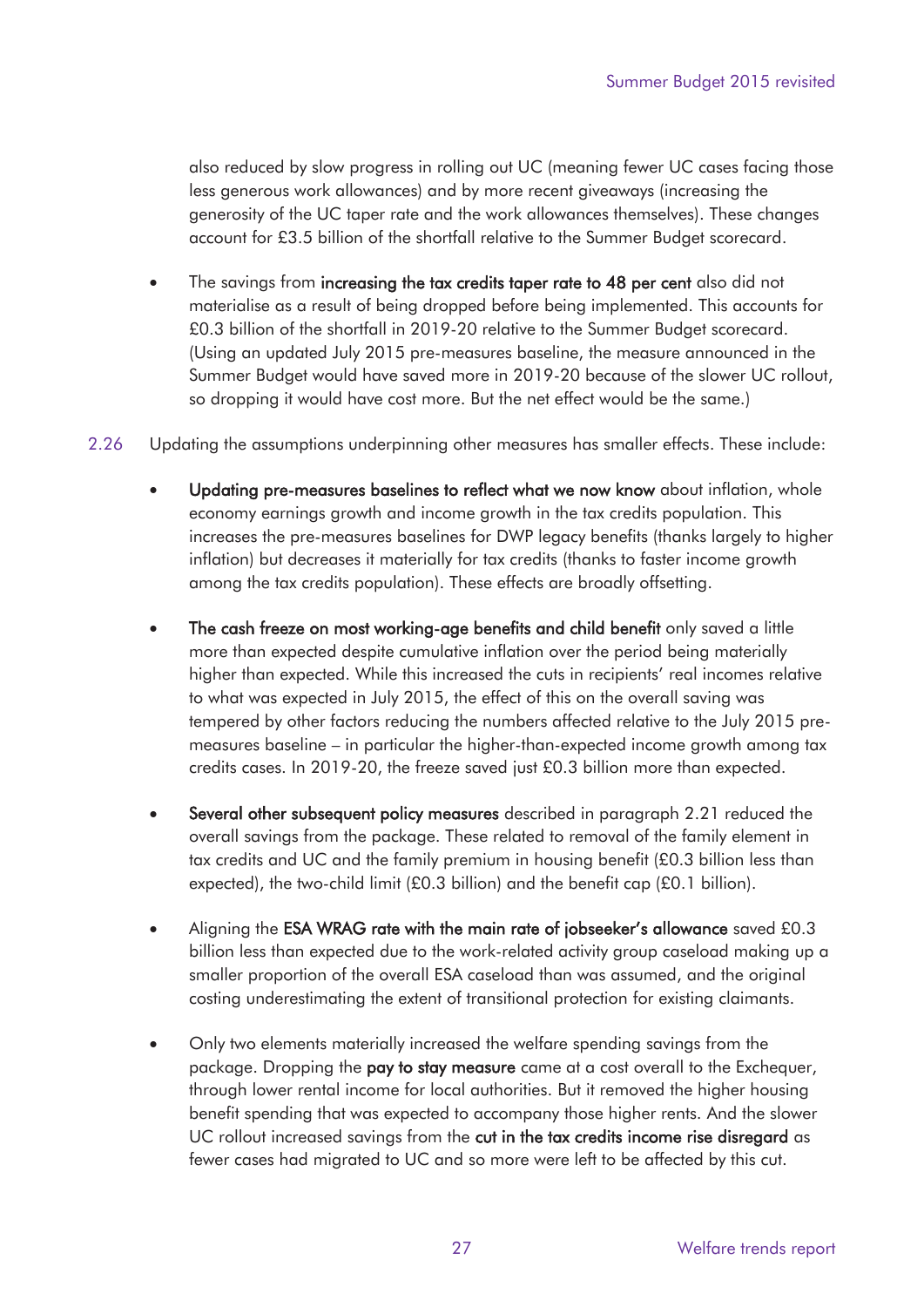<span id="page-31-0"></span>2.27 On this basis, the Summer Budget 2015 measures will have reduced welfare spending in 2019-20 by £8.4 billion, a £4.0 billion shortfall relative to the original scorecard estimates.

| Table 2.6: Latest and original estimates of the July 2015 welfare measures |  |  |  |  |  |  |  |  |  |  |  |
|----------------------------------------------------------------------------|--|--|--|--|--|--|--|--|--|--|--|
|----------------------------------------------------------------------------|--|--|--|--|--|--|--|--|--|--|--|

|                                                                   |        |        | £ billion                               |         |         |
|-------------------------------------------------------------------|--------|--------|-----------------------------------------|---------|---------|
|                                                                   |        |        | 2016-17 2017-18 2018-19 2019-20 2020-21 |         |         |
| Original scorecard                                                |        |        |                                         |         |         |
| Uprating freeze for four years from 2016-17                       | $-0.1$ | $-0.9$ | $-2.3$                                  | $-3.9$  | $-4.0$  |
| 2-child limit on child element of tax credits and UC new claims   | 0.0    | $-0.3$ | $-0.7$                                  | $-1.1$  | $-1.4$  |
| Cut income thresholds in tax credits and work allowances in UC    | $-2.9$ | $-3.1$ | $-3.2$                                  | $-3.3$  | $-3.4$  |
| Cut social sector rents by 1% a year for 4 years from 2016-17     | $-0.2$ | $-0.7$ | $-1.3$                                  | $-1.9$  | $-2.0$  |
| Increase tax credits taper rate to 48%                            | $-1.5$ | $-1.0$ | $-0.6$                                  | $-0.3$  | $-0.2$  |
| Employment and Support Allowance: align WRAG rate with JSA        | 0.0    | $-0.1$ | $-0.2$                                  | $-0.4$  | $-0.6$  |
| Benefit cap: reduce to £20,000, and £23,000 in London             | $-0.1$ | $-0.3$ | $-0.4$                                  | $-0.4$  | $-0.5$  |
| Remove family element in tax credits and UC, and the family       |        |        |                                         |         |         |
| premium in Housing Benefit, for new claims                        | $-0.1$ | $-0.2$ | $-0.4$                                  | $-0.6$  | $-0.7$  |
| Reduce income rise disregard in tax credits                       | $-0.2$ | $-0.2$ | $-0.3$                                  | $-0.2$  | $-0.1$  |
| Pay to stay: market rents for higher income social sector tenants | 0.0    | 0.1    | 0.2                                     | 0.2     | 0.3     |
| Other measures affecting welfare spending                         | $-0.6$ | $-0.2$ | $-0.6$                                  | $-0.6$  | $-0.6$  |
| Total                                                             | $-5.6$ | $-6.9$ | $-9.7$                                  | $-12.5$ | $-13.3$ |
| <b>Revised costing</b>                                            |        |        |                                         |         |         |
| Uprating freeze for four years from 2016-17                       | $-0.1$ | $-0.9$ | $-2.5$                                  | $-4.1$  | $-4.3$  |
| 2-child limit on child element of tax credits and UC new claims   | 0.0    | $-0.2$ | $-0.5$                                  | $-0.8$  | $-1.1$  |
| Cut income thresholds in tax credits and work allowances in UC    | $-0.1$ | $-0.1$ | $-0.1$                                  | 0.2     | 0.3     |
| Cut social sector rents by 1% a year for 4 years from 2016-17     | $-0.2$ | $-0.6$ | $-1.3$                                  | $-1.9$  | $-2.0$  |
| Increase tax credits taper rate to 48%                            | 0.0    | 0.0    | 0.0                                     | 0.0     | 0.0     |
| Employment and Support Allowance: align WRAG rate with JSA        | 0.0    | 0.0    | $-0.1$                                  | $-0.2$  | $-0.2$  |
| Benefit cap: reduce to £20,000, and £23,000 in London             | $-0.1$ | $-0.2$ | $-0.3$                                  | $-0.3$  | $-0.3$  |
| Remove family element in tax credits and UC, and the family       | $-0.1$ | $-0.2$ | $-0.2$                                  | $-0.2$  | $-0.3$  |
| premium in Housing Benefit, for new claims                        |        |        |                                         |         |         |
| Reduce income rise disregard in tax credits                       | $-0.2$ | $-0.3$ | $-0.5$                                  | $-0.5$  | $-0.4$  |
| Pay to stay: market rents for higher income social sector tenants | 0.0    | 0.0    | 0.0                                     | 0.0     | 0.0     |
| Other measures affecting welfare spending                         | $-0.6$ | $-0.4$ | $-0.6$                                  | $-0.7$  | $-0.7$  |
| Total                                                             | $-1.2$ | $-2.9$ | $-6.0$                                  | $-8.4$  | $-9.1$  |
| <b>Difference</b>                                                 |        |        |                                         |         |         |
| Uprating freeze for four years from 2016-17                       | 0.0    | 0.1    | $-0.2$                                  | $-0.3$  | $-0.3$  |
| 2-child limit on child element of tax credits and UC new claims   | 0.0    | 0.1    | 0.2                                     | 0.3     | 0.3     |
| Cut income thresholds in tax credits and work allowances in UC    | 2.8    | 3.0    | 3.1                                     | 3.5     | 3.7     |
| Cut social sector rents by 1% a year for 4 years from 2016-17     | 0.0    | 0.1    | 0.0                                     | 0.0     | 0.0     |
| Increase tax credits taper rate to 48%                            | 1.5    | 1.0    | 0.6                                     | 0.3     | 0.2     |
| Employment and Support Allowance: align WRAG rate with JSA        | 0.0    | 0.0    | 0.1                                     | 0.3     | 0.4     |
| Benefit cap: reduce to £20,000, and £23,000 in London             | 0.0    | 0.1    | 0.1                                     | 0.1     | 0.1     |
| Remove family element in tax credits and UC, and the family       | 0.0    |        |                                         |         |         |
| premium in Housing Benefit, for new claims                        |        | 0.1    | 0.2                                     | 0.3     | 0.4     |
| Reduce income rise disregard in tax credits                       | 0.0    | $-0.1$ | $-0.2$                                  | $-0.3$  | $-0.3$  |
| Pay to stay: market rents for higher income social sector tenants | 0.0    | $-0.1$ | $-0.2$                                  | $-0.2$  | $-0.3$  |
| Other measures affecting welfare spending                         | 0.0    | $-0.1$ | $-0.1$                                  | 0.0     | $-0.1$  |
| Total                                                             | 4.4    | 4.0    | 3.7                                     | 4.0     | 4.3     |
|                                                                   |        |        |                                         |         |         |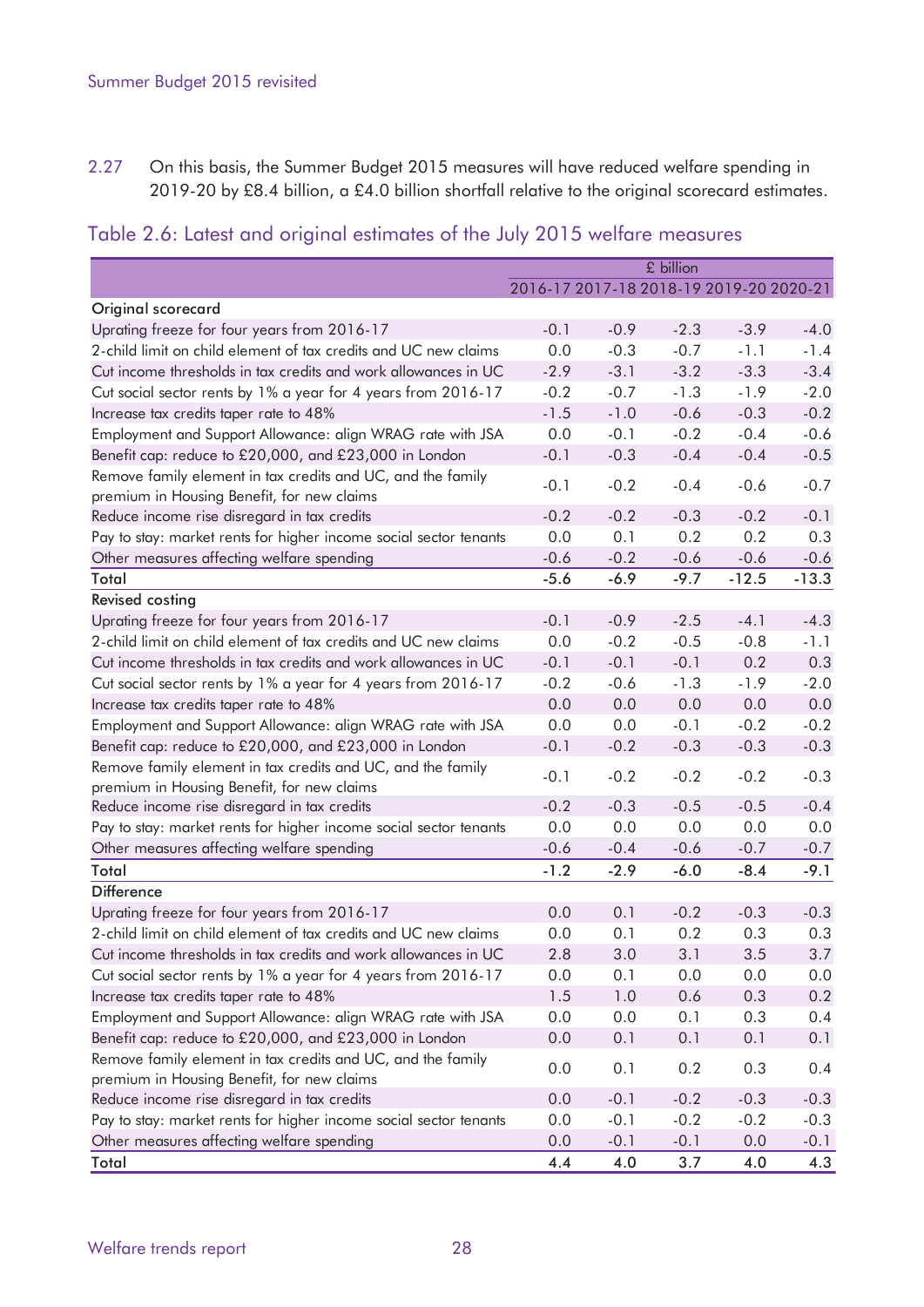#### <span id="page-32-0"></span>Other sources of difference between forecast and outturn

#### Disability benefits

- 2.28 The largest single reason for welfare spending in 2018-19 exceeding our July 2015 forecast was the £4.0 billion underestimate of disability benefits spending. Almost all of this upside surprise is attributed to 'fiscal forecasting differences' – i.e. to assumptions specific to the disability benefits forecast model. Of the overall difference, £3.4 billion related to unexpectedly high spending on working-age DLA and PIP claims, where the caseload outstripped our forecast by almost a third and average amounts paid by around 9 per cent. This largely related to assumptions about the effect on spending of the rollout of PIP to replace DLA for working-age claims. We considered this in detail in our January 2019 *WTR*.
- 2.29 Reforming DLA for working-age claims was announced in the June 2010 Budget, but with little detail about how the new system would work in practice. It was not until our December 2012 forecast that we were able to include an evidence-based costing of the effect of PIP relative to a continuation of DLA – one that proved to be wrong by a large margin. As Chart 2.3 shows, by July 2015 we had started to revise this forecast up relative to the savings assumed in December 2012 – spending in 2017-18 had been revised up by £1.0 billion. But July 2015 was the last forecast in which we expected spending to fall in cash terms between 2014-15 and 2018-19. In the event it increased by 36 per cent over that period.



#### Chart 2.3: Successive OBR working-age disability benefits forecasts since 2010

2.30 Why did we underestimate spending by such a large margin? Chart 2.4 is drawn from our January 2019 *WTR*. It details the sources of difference between the costing that underpinned the December 2012 forecast, which referred to May 2018, and the annualised outturn for that month – a £7.5 billion forecast versus an £11.2 billion outturn. (The full-year forecast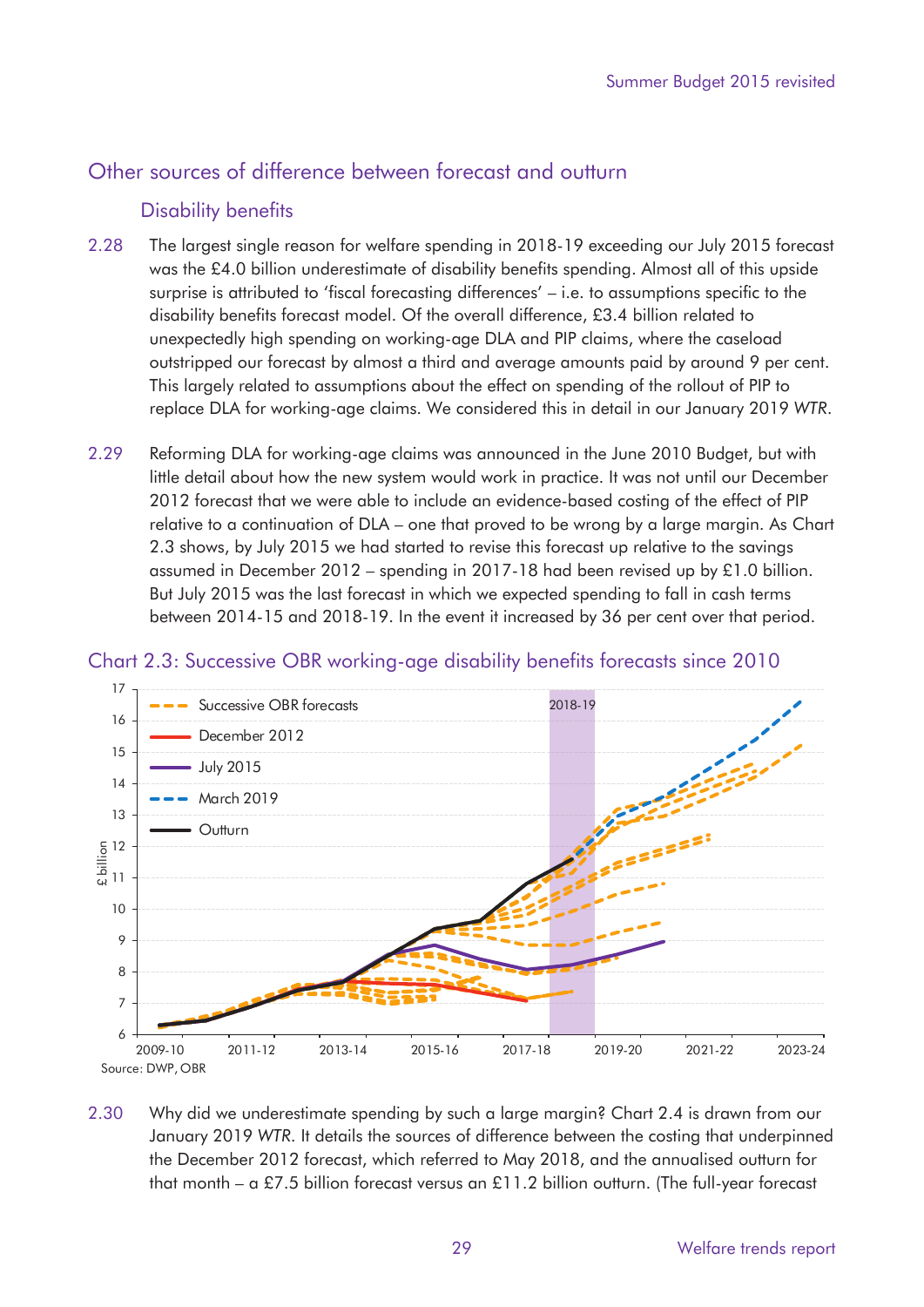<span id="page-33-0"></span>difference for July 2015 relative to outturn is £8.2 billion versus £11.6 billion, so the picture painted by Chart 2.4 should be reasonably representative of what explains this difference.)

2.31 The higher-than-expected caseload largely reflected higher prevalence of benefit receipt among the population. PIP had been expected to reduce the caseload substantially by replacing self-assessment for DLA with assessments by medical professionals. Higher volumes of new claims and a higher proportion of them resulting in an award were the main contributors to PIP yielding a higher rather than lower caseload. And that is despite the rollout being only 75 per cent complete by 2018-19. Our December 2012 and July 2015 forecasts both assumed it would be complete by then. Average awards also exceeded expectations, in particular due to the higher-than-expected proportion of cases receiving a care component award. The fact that PIP does not have an equivalent of the lowest care rate that exists in DLA was expected to reduce the caseload significantly, but instead it appears to have led to more PIP claims being awarded the equivalent of the middle care rate in DLA.



Chart 2.4: Sources of difference between December 2012 PIP costing and outturn

Source: OBR

#### Pensioner benefits

2.32 One of the larger sources of downside surprise relative to our July 2015 forecast came from a smaller pension-age population than expected. This was the final forecast that used the ONS 2012-based population projections, which had been published at the end of 2013. (The 2014-based projections were published later in 2015.) Chart 2.5 shows the difference between the projected population in 2018 in five-year age brackets and the latest mid-year estimate for that year. It shows increasingly large differences at older ages, with the overall population aged 65 and over 147,000 (1.2 per cent) smaller than projected.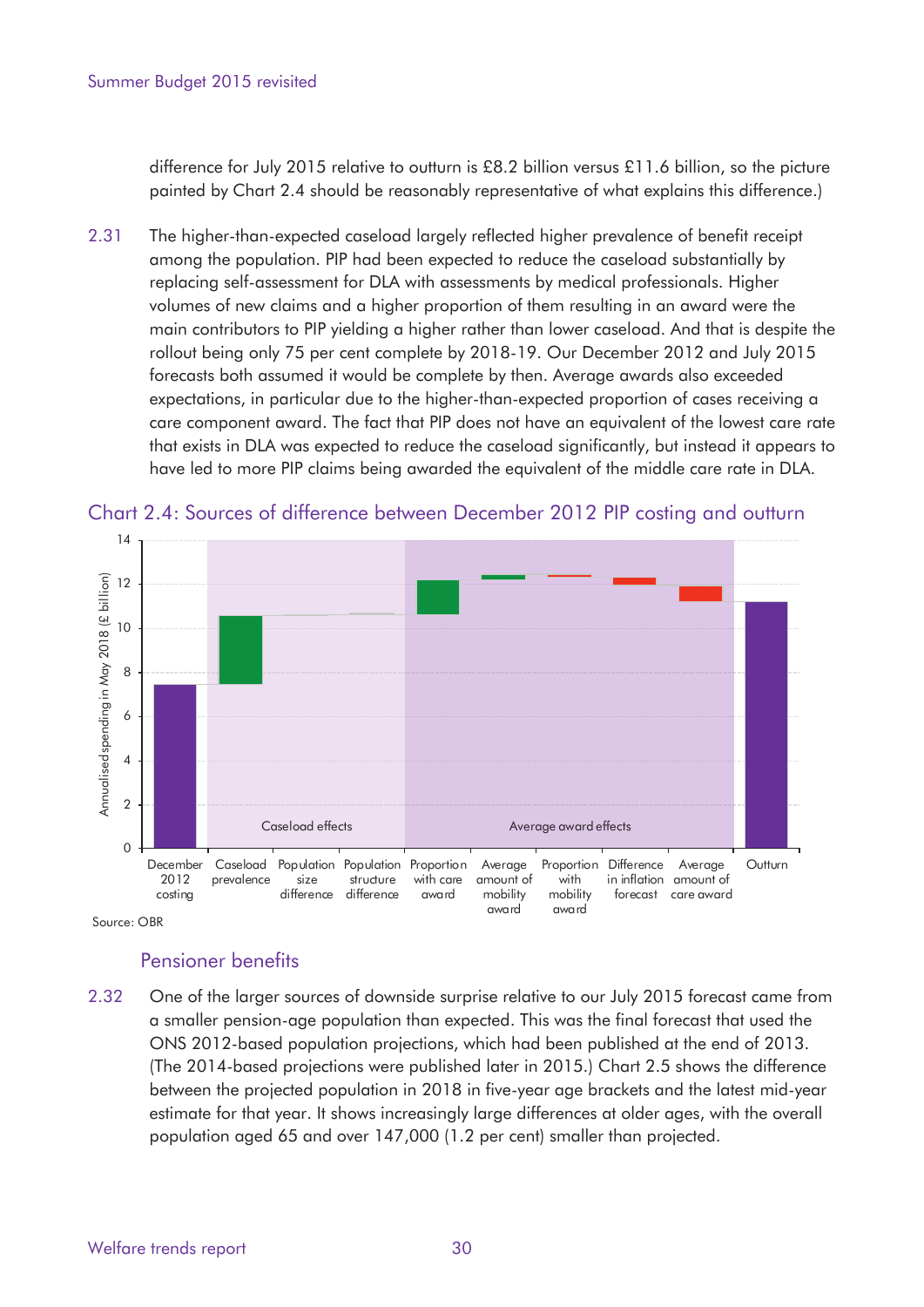

<span id="page-34-0"></span>Chart 2.5: Mid-2018 population by age group: projection versus outturn

2.33 As Table 2.7 shows, we overestimated three of the four pensioner benefits that we have grouped together for this analysis. For the universal benefits – the state pension and winter fuel payments – the extent of the overestimate is reasonably close to that between the ONS population projections and outturn. For pension credit, the overestimate was considerably greater, as inflows to the caseload surprised to the downside. But we underestimated the pensioner housing benefit caseload, which increased faster relative to the pension credit and state pension caseloads than we had assumed in our July 2015 forecast.

|                      |                    | Thousands, unless otherwise stated |                   |               |
|----------------------|--------------------|------------------------------------|-------------------|---------------|
|                      |                    |                                    | <b>Difference</b> |               |
|                      | July 2015 forecast | Outturn                            | Level             | Per cent      |
| State pension        | 12,888             | 12,589                             | $-299$            | $-2.3$        |
| Winter fuel payments | 11,617             | 11,573                             | $-44$             | $-0.4$        |
| Pension credit       | 1,816              | 1,638                              | $-178$            | $-9.8$        |
| Housing benefit      | 1,174              | 1,238                              | 64                | $5.5^{\circ}$ |

#### Table 2.7: Pensioner benefit caseload forecasts and outturn

#### Universal credit and its legacy benefit predecessors

2.34 Higher inflation, lower earnings growth and subsequent policy measures all pushed spending on UC and its predecessor benefits and tax credits above our forecast. Partly offsetting the £3.7 billion effect from these factors were other fiscal forecasting differences that amounted to £1.3 billion in total. These were more than explained by downside surprises in spending on tax credits, which was revised down in all but one of the forecasts that followed the large upward revision in November 2015 due to the policy reversals.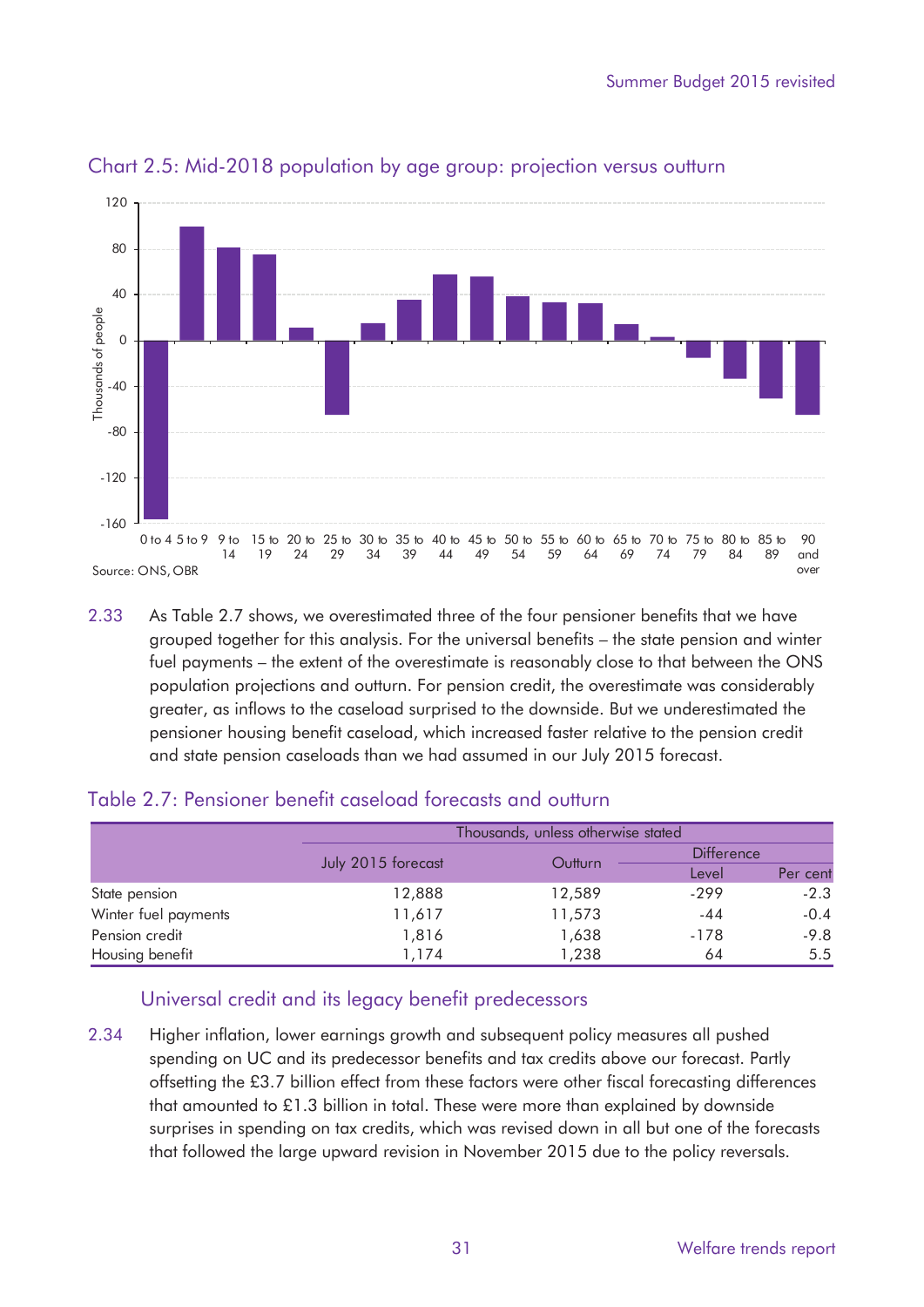- 2.35 The personal tax credits system is large before UC began to replace it, around 4 million families were in receipt of around £30 billion of spending. Two sources dominate the large downward revisions we have made to spending in 2018-19 since our July 2015 forecast:
	- Successive downside surprises in the monthly data flow between forecasts led us to revise down the starting point of several of them. This type of adjustment is essentially agnostic as to the cause – it merely calibrates the model to start from the right level. Several forecasts included revisions that ran to hundreds of millions of pounds.
	- In exploring possible reasons for these systematic overestimates, we reviewed and revised our assumption about the rate at which the incomes of tax credits recipients grow relative to economy-wide earnings growth. For many years, we had assumed tax credits income growth of 2 percentage points below economy-wide earnings growth, which had proved reasonable. In November 2017, we revised that to a 1 percentage point shortfall – which lowered our 2018-19 spending forecast by £0.5 billion. Then in March 2018, in the light of further analysis by HMRC, we revised it more significantly, to a 1½ percentage point excess over economy-wide earnings growth until 2020-21 (the period when the National Living Wage was rising faster than average earnings) and growth in line with wider earnings growth thereafter. This reduced spending in 2018-19 by a further £1.3 billion (rising to £2.5 billion in 2022-23). We discussed this assumption and the underpinning analysis in Box 4.3 of our March 2018 *EFO*.
- 2.36 Incapacity benefits have been the largest source of offsetting upside surprises in 2018-19:
	- The higher-than-expected disability benefits caseload fed through to a higher-thanexpected cost of disability premia paid to ESA claimants. This has had a continuing effect raising our forecasts for incapacity benefits spending in future years.
	- More confined to 2018-19 has been the cost of arrears payments to individuals that were underpaid ESA when their incapacity benefit claims were reassessed by DWP in the early 2010s in the managed migration phase of rolling out ESA. These underpayments and the associated arrears were not known about in July 2015. They are estimated to have added £430 million to incapacity benefits spending in 2018-19.

#### Summary

- 2.37 Chart 2.6 summarises the sources of difference between our July 2015 forecast for welfare spending in 2018-19 and outturn, which exceeded it by £3.5 billion. On the upside:
	- Disability benefits spending exceeded our forecast by  $£4.0$  billion, with almost all the difference related to the rollout of PIP, which failed to save the sums assumed at the time – indeed, our January 2019 *WTR* suggested that it raised spending materially.
	- Policy reversals, delays and concessions related to the Summer Budget cuts, plus other subsequent policy measures affecting UC and its predecessor benefits and tax credits,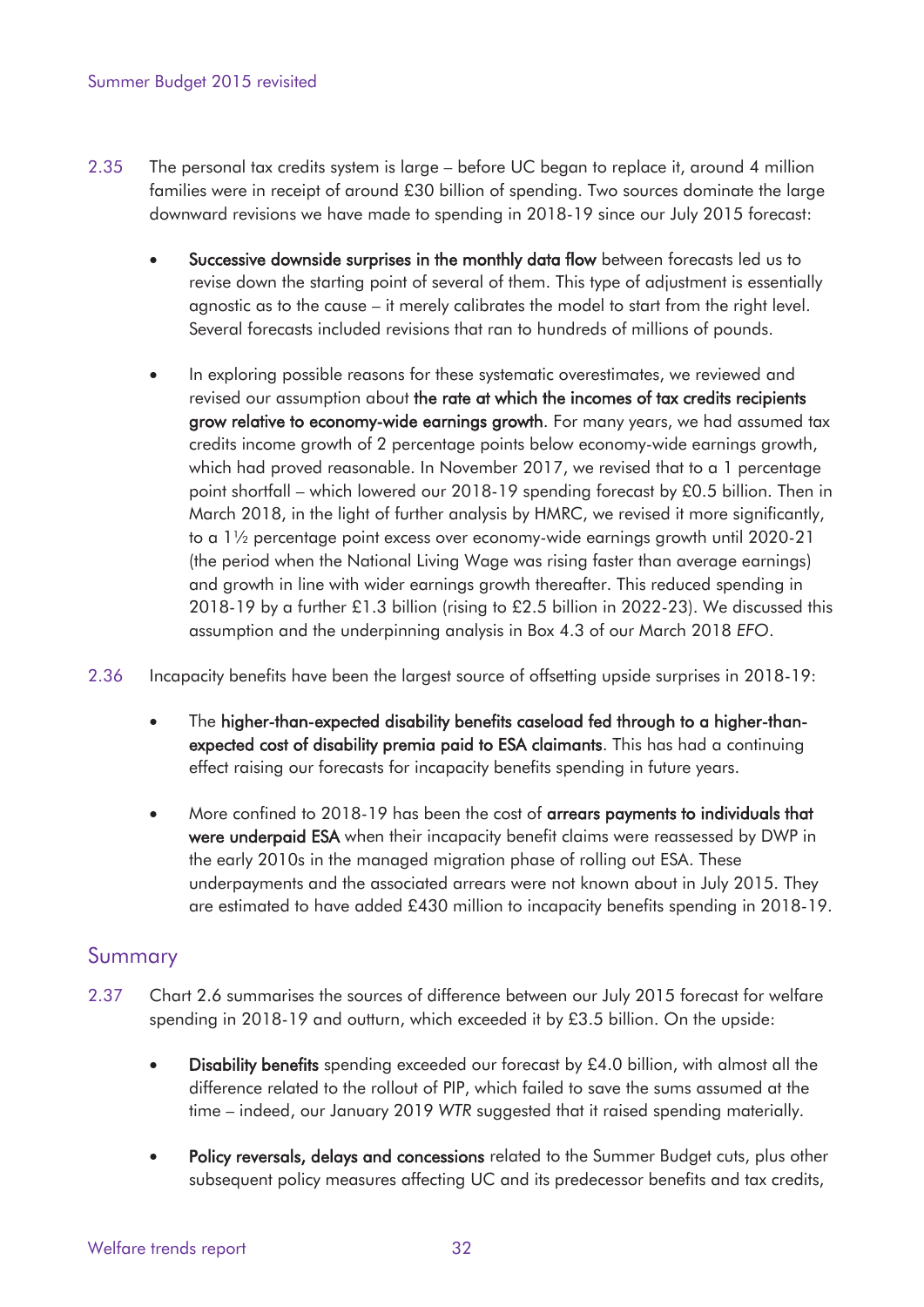<span id="page-36-0"></span> added £2.4 billion to spending. The largest effect came from dropping the planned changes to the tax credits income threshold and taper before they were implemented.

- Lower earnings growth (other things equal) raised spending on UC and its predecessors, while higher inflation raised spending on disability benefits.
- 2.38 The main factors offsetting these upside surprises were:
	- Modelling assumptions related to UC and its predecessors were a significant source of overestimate. In particular, income growth among the tax credits population exceeded our assumptions, leading to more tapering of awards and to lower spending.
	- Lower earnings growth reduced the cost of triple lock uprating the state pension.
	- Higher mortality resulted in fewer-than-expected claimants of the state pension and other pensioner benefits.



#### Chart 2.6: Why did welfare spending exceed our July 2015 forecast?

Source: OBR

## **Conclusions**

- 2.39 Looking back at our July 2015 welfare spending forecast and the package of cuts announced in Summer Budget 2015, several conclusions can be drawn:
	- As discussed at length in our January 2019 *WTR*, the savings associated with reform of disability benefits for working-age claims did not materialise. We highlighted several lessons from this experience in that *WTR*, which help guide our scrutiny of new policies.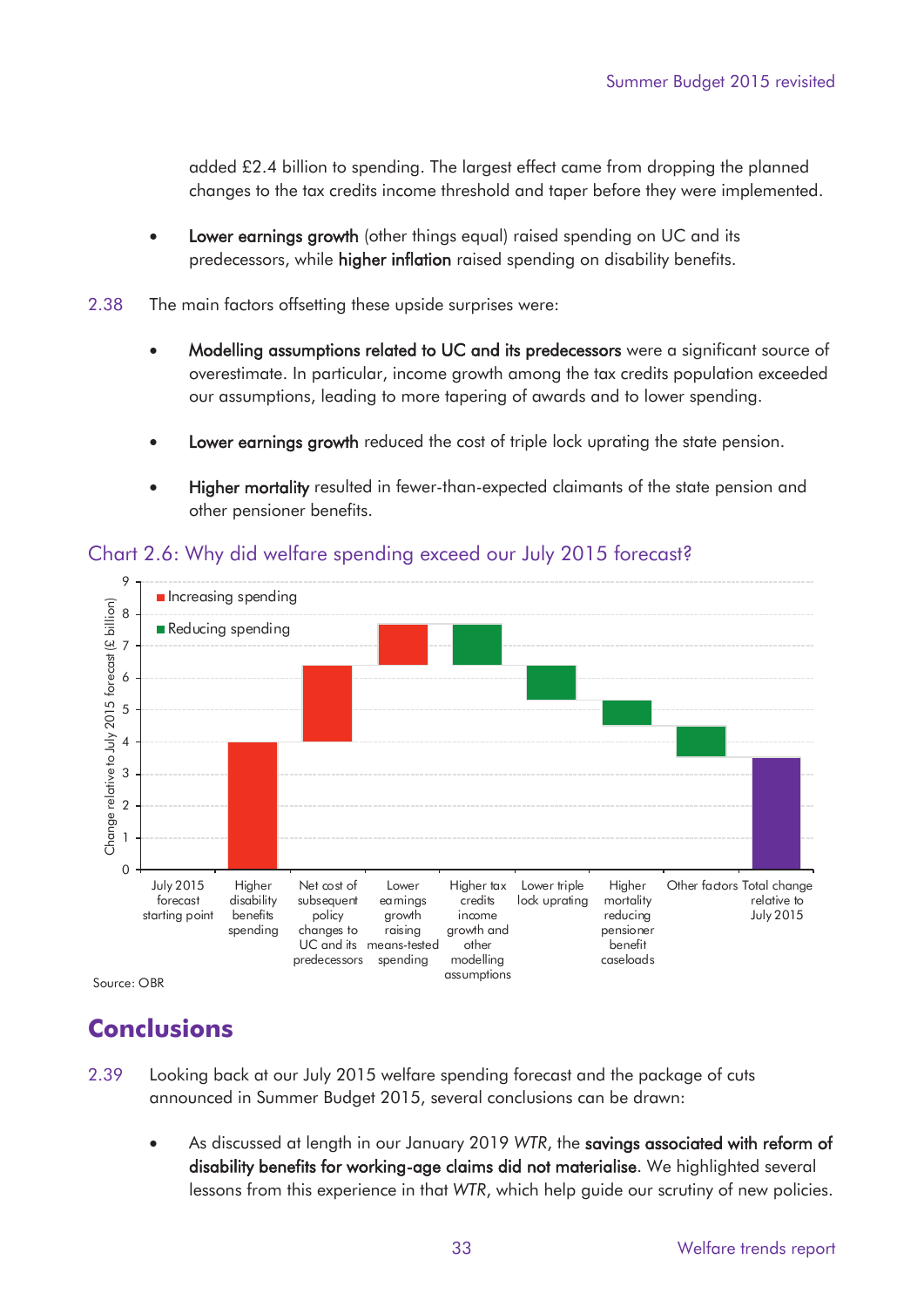- between forecast assumptions and outturns can generate large differences in spending • The scale of spending on the state pension means that only modest differences – in this instance, the modest shortfalls in earnings growth relative to our forecast and in the size of the pension-age population relative to the ONS projections we used.
- The Summer Budget cuts have saved less than intended. The shortfall is dominated by various policy reversals, delays and concessions related to cuts to tax credits and UC.
- Echoing the conclusions of our 2016 *WTR*, which looked at all post-2010 welfare spending measures, the most reliable sources of cuts were those that squeezed average awards – notably the uprating freeze, which by 2019-20 will have cut the real value of the affected benefit rates by 6.1 per cent (versus the 4.6 per cent planned).
- The measures that were reversed, delayed or watered down were typically those that generated cash losers from one year to the next – most obviously the 2016-17 tax credits cuts that were quickly dropped, but also some of those affecting housing benefit and UC. This points to the greater political salience of families experiencing actual cash losses as opposed to seeing their spending power squeezed by real-terms cuts.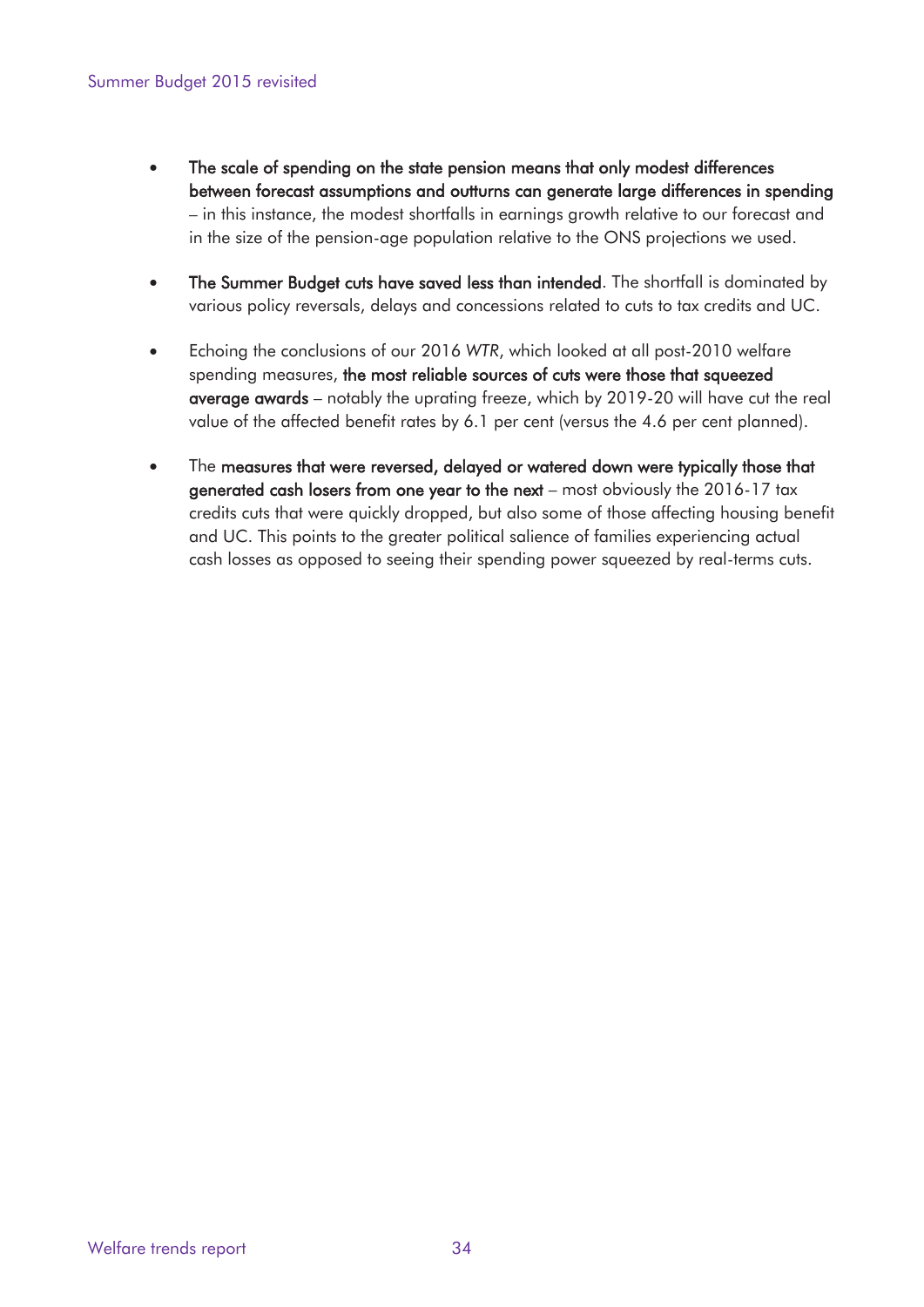# <span id="page-38-0"></span>**Index of charts and tables**

#### Executive summary

| Chart 1: Why did welfare spending in 2018-19 exceed our July 2015 forecast?4 |  |
|------------------------------------------------------------------------------|--|
|                                                                              |  |

#### Chapter 1 Introduction

| Chart 1.1: Source of changes in real-terms welfare spending: 2018-19 to 2023-2413 |  |
|-----------------------------------------------------------------------------------|--|

#### Chapter 2 Summer Budget 2015 revisited

| Chart 2.1: Our July 2015 pre- and post-measures welfare spending forecasts 19     |  |
|-----------------------------------------------------------------------------------|--|
| Chart 2.2: Changes in welfare spending between 2014-15 and 2018-19                |  |
|                                                                                   |  |
| Table 2.3: Welfare spending in 2018-19: changes since July 2015 21                |  |
| Table 2.4: Forecast versus outturn: economic determinants of welfare spending 23  |  |
|                                                                                   |  |
| Table 2.6: Latest and original estimates of the July 2015 welfare measures28      |  |
| Chart 2.3: Successive OBR working-age disability benefits forecasts since 2010 29 |  |
| Chart 2.4: Sources of difference between December 2012 PIP costing and outturn 30 |  |
| Chart 2.5: Mid-2018 population by age group: projection versus outturn 31         |  |
|                                                                                   |  |
| Chart 2.6: Why did welfare spending exceed our July 2015 forecast? 33             |  |